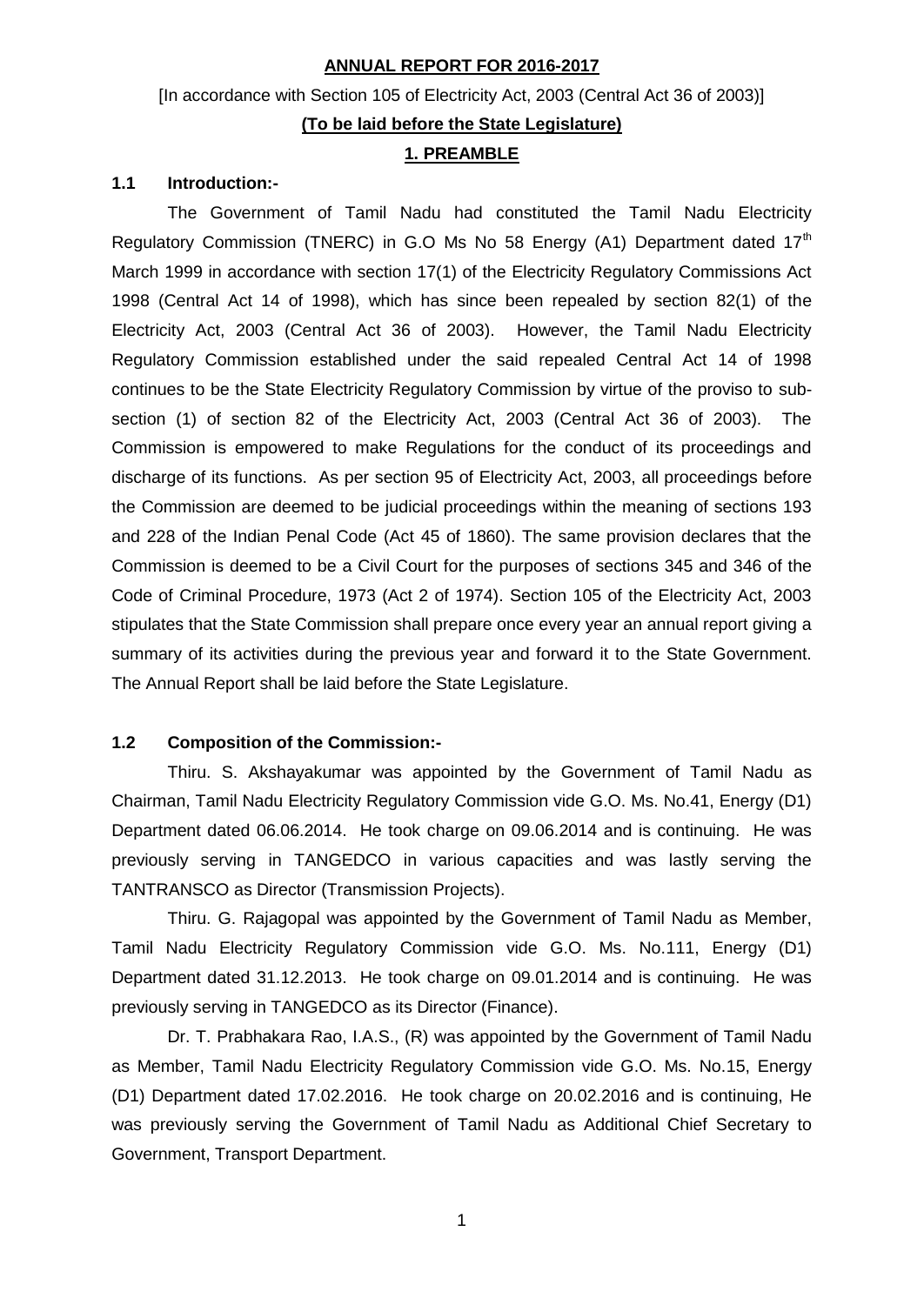1.2.1 During 2016-17, the following officers were occupying the post of Secretary and Directors.

| SI No.        | Name of the Officer          | Post occupied          |
|---------------|------------------------------|------------------------|
|               | Thiru S. Chinnarajalu        | Secretary              |
| $\mathcal{P}$ | Thiru S. Balathandayuthapani | Director (Tariff)      |
| 3             | Thiru R.V. Sundararaman      | Director (Engineering) |
| Δ             | Thiru K. Veeramani           | Director (Legal)       |

#### **1.3 Functions of the Commission:-**

As per section 86 of the Electricity Act, 2003, the Commission shall discharge the following functions, namely:-

(1) (a) determine the tariff for generation, supply, transmission and wheeling of electricity, wholesale, bulk or retail, as the case may be, within the State:

Provided that where open access has been permitted to a category of consumers under section 42, the Commission shall determine only the wheeling charges and surcharge thereon, if any, for the said category of consumers;

 (b) regulate electricity purchase and procurement process of distribution licensees including the price at which electricity shall be procured from the generating companies or licensees or from other sources through agreements for purchase of power for distribution and supply within the State;

(c) facilitate intra-state transmission and wheeling of electricity;

 (d) issue licence to persons seeking to act as transmission licensees, distribution licensees and electricity traders with respect to their operations within the State;

(e) promote cogeneration and generation of electricity from renewable sources of energy by providing suitable measures for connectivity with the grid and sale of electricity to any person, and also specify, for purchase of electricity from such sources, a percentage of the total consumption of electricity in the area of a distribution licensee;

(f) adjudicate upon disputes between the licensees, and generating companies and to refer any dispute for arbitration;

(g) levy fee for the purposes of this Act;

(h) specify State Grid Code consistent with the Grid Code specified under clause (h) of sub-section (1) of section 79;

(i) specify or enforce standards with respect to quality, continuity and reliability of service by licensees;

(j) fix the trading margin in the intra-State trading of electricity, if considered, necessary; and

(k) discharge such other functions as may be assigned to it under this Act.

(2) The Commission shall advise the State Government on all or any of the following matters, namely:-.

(i) promotion of competition, efficiency and economy in activities of the electricity industry;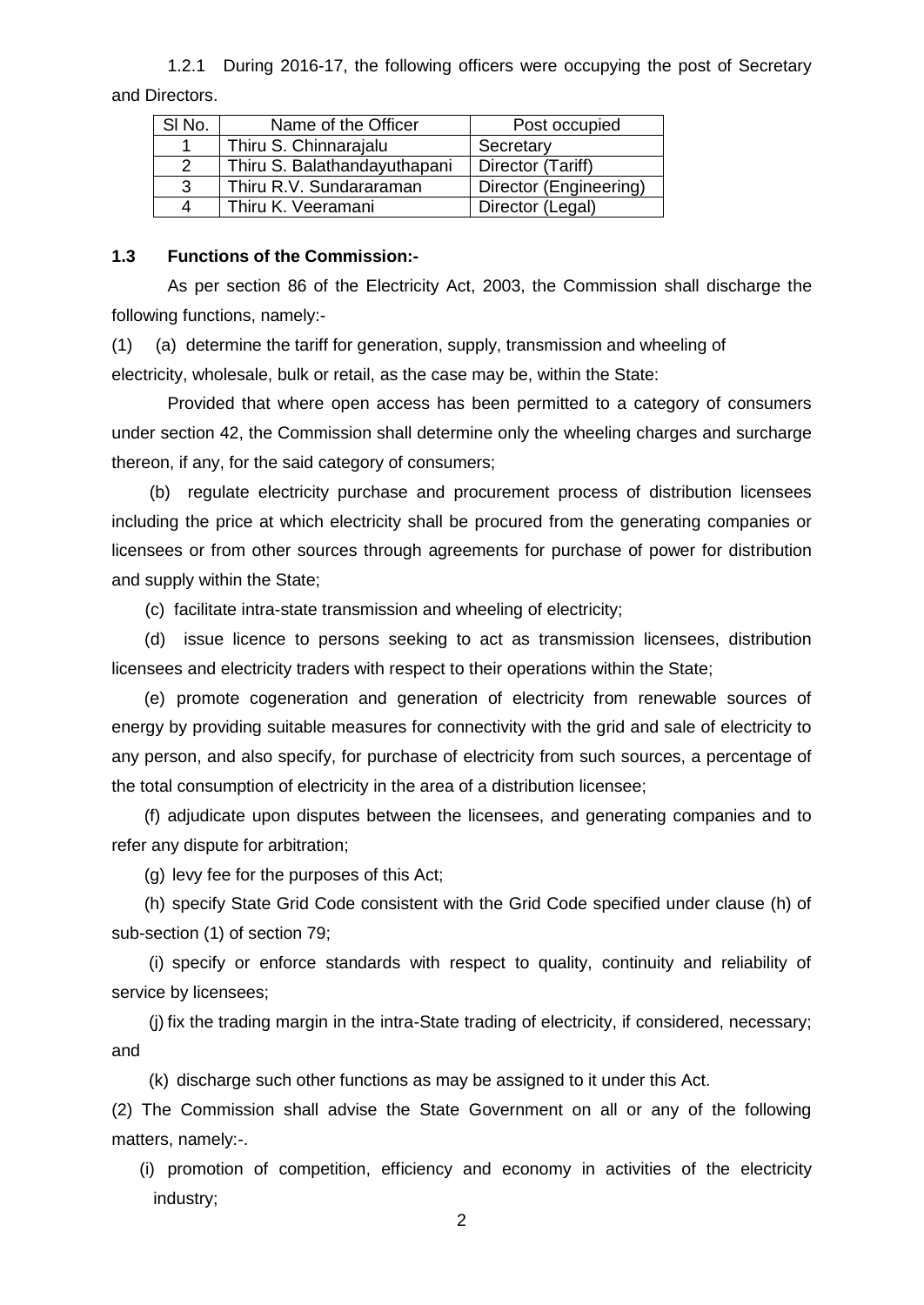- (ii) promotion of investment in electricity industry;
- (iii) re-organisation and restructuring of electricity industry in the State;
- (iv) matters concerning generation, transmission, distribution and trading of electricity or any other matter referred to the State Commission by that Government.

(3) The Commission shall ensure transparency while exercising its powers and discharging its functions.

(4) In discharge of its functions the Commission shall be guided by the National Electricity Policy, National Electricity Plan and tariff policy published under section 3(2) of the Electricity Act, 2003.

### **1.4 Powers of Commission to make regulations-**

Section 181 of the Electricity Act, 2003, empowers the Commission to make Regulations consistent with the Act and the Rules thereunder, generally to carry out the provisions of the said Act. As per section 181(3) of the said Act, all regulations made by the State Commission shall be subject to the condition of previous publication. As per section 182, all such regulations have to be laid before the State Legislature as soon as they are made.

#### **1.5 Judicial Character of the Commission:-**

The Commission, by virtue of the provisions of section 94 of the Electricity Act, 2003, assumes judicial character and the Commission shall have same Powers of a Civil Court *in respect of the following matters, namely:-*

- *a) summoning and enforcing the attendance of any person and examining him on oath;*
- *b) discovery and production of any document or other material object producible as evidence;*
- *c) receiving evidence on affidavits;*
- *d) requisitioning of any public record;*
- *e) issuing commission for the examination of witnesses;*
- *f) reviewing its decisions, directions and orders;*
- *g) any other matter which may be prescribed"*

As per section 95 of the Electricity Act, 2003 all proceedings before the Commission *shall be deemed to be judicial proceedings within the meaning of sections 193 and 228 of the Indian Penal Code (Act 45 of 1860) and the Commission shall be deemed to be a Civil Court for the purposes of sections 345 and 346 of the Code of Criminal Procedure, 1973 (Act 2 of 1974).*

#### **1.6 Appeal against Commission's orders:-**

Section 111 of the Electricity Act, 2003 among other things provides for appeal against the orders of the Commission in the Appellate Tribunal for Electricity headed by a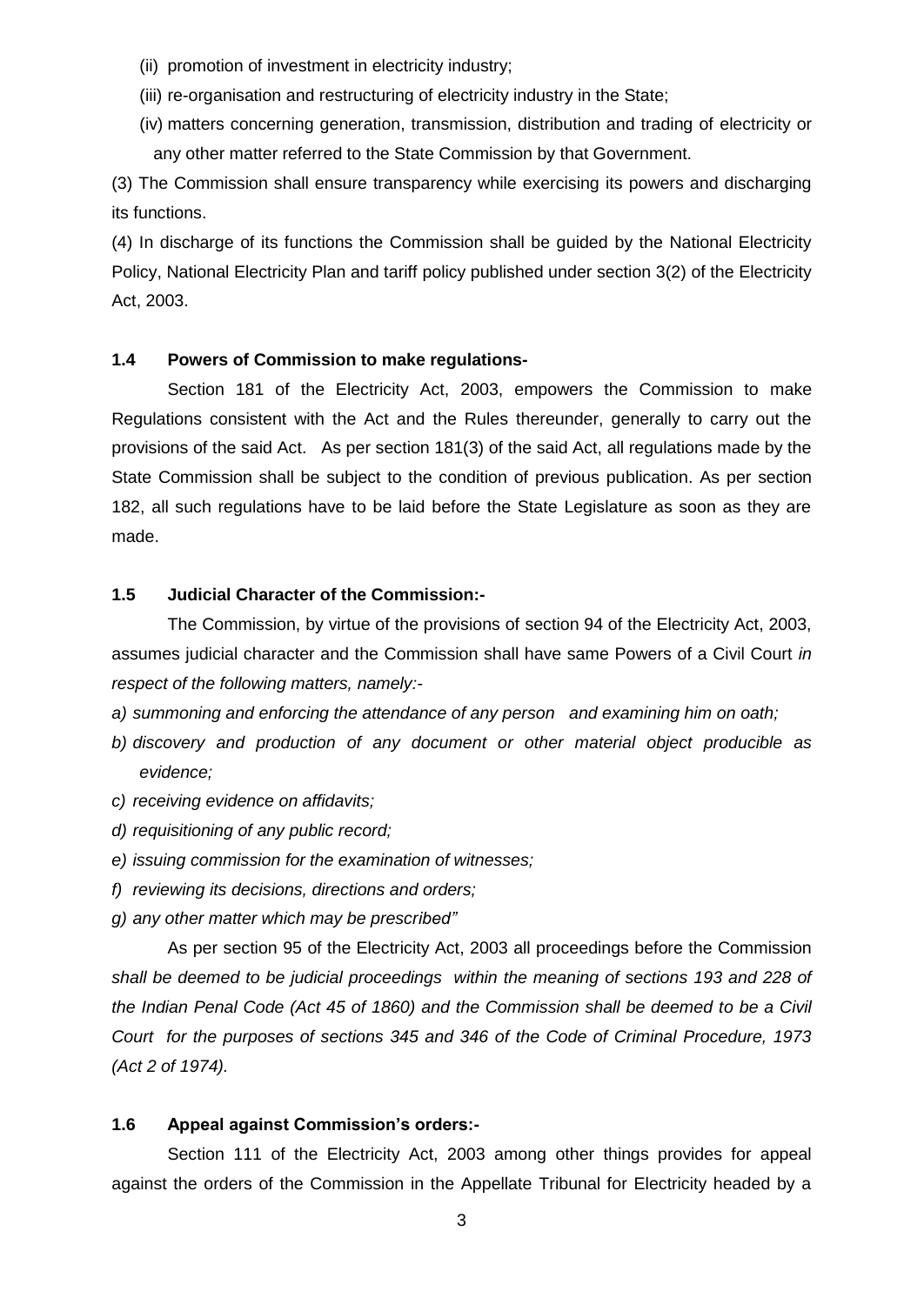serving / retired judge of the Supreme Court or a Chief Justice of a High Court and consisting of three other Members.

# **1.7 Punishment for non-compliance of direction by the Commission:-**

Section 142 of the Electricity Act, 2003 provides for punishment for the contravention of any of the provisions of the Act or the rules or regulations made thereunder, or any directions issued by the Commission.

# **1.8 Power to adjudicate:-**

Section 143 (1) of the Electricity Act, 2003 provides that the Commission shall appoint any of its Members to be an adjudicating officer to adjudge issues arising out of Section 29, 33 and 43 regarding compliance of directions given by Regional Load Despatch Centre, compliance of directions given by State Load Despatch Centre and duty of the Licensee to give supply on request, respectively, by holding an inquiry in such manner as may be prescribed by the Government, after giving any person concerned a reasonable opportunity of being heard for the purpose of imposing any penalty.

# **1.9 Civil Court not to have jurisdiction:-**

Section 145 of the Electricity Act, 2003 provides that no Civil Court shall have jurisdiction to entertain any suit or proceeding in respect of any matter which the adjudicating officer appointed under the said Act is empowered by or under this Act to determine and no injunction shall be granted by any Court or other authority in respect of any action taken or to be taken in pursuance of any power conferred by or under this Act.

# **1.10 Administration:-**

The Government of Tamil Nadu have accorded sanction for appointment of regular staff for the Commission in G.O.Ms.No.80 Energy (A1) Department, dated 19.08.2002. As per the Government Orders, the Commission is authorized to appoint Officers and staff on a regular basis, on contract service and on deputation basis from Central / State and other Public Sector Undertakings. The total staff strength of the Commission as on 31.03.2016 is 54. The following table shows the actual staff against sanctioned strength as on 31.03.2016.

| SI.       | Description of posts         | <b>Sanctioned Staff</b> | Actual staff in position | Vacant |
|-----------|------------------------------|-------------------------|--------------------------|--------|
| <b>No</b> |                              | strength                | as on 31.03.2017         | posts  |
|           | Secretary                    |                         |                          |        |
| っ         | <b>Electricity Ombudsman</b> |                         |                          |        |
| 3         | <b>Director</b>              |                         |                          |        |
|           | <b>Deputy Director</b>       |                         |                          |        |
| 5         | <b>Assistant Director</b>    |                         |                          |        |
| 6         | <b>Assistant Secretary</b>   |                         |                          |        |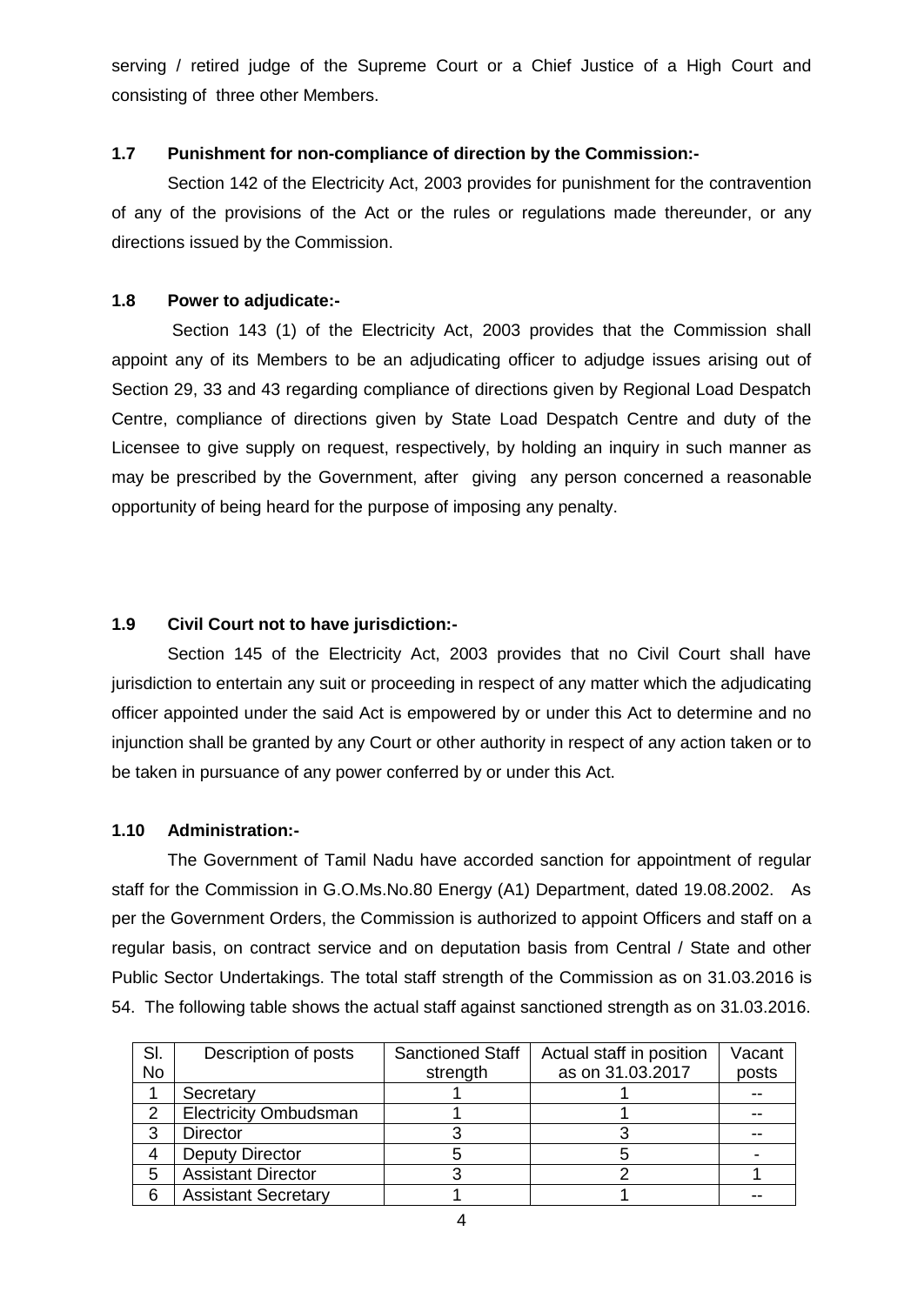|                 | <b>Accounts Officer</b>         |    |    |   |
|-----------------|---------------------------------|----|----|---|
| 8               | <b>Public Relations Officer</b> |    |    |   |
| 9               | <b>Private Secretary</b>        |    |    |   |
| 10 <sup>1</sup> | <b>Bench Assistant</b>          |    |    |   |
| 11              | <b>Personal Assistant</b>       | 8  |    | 2 |
| 12 <sup>2</sup> | Assistant                       | っ  |    |   |
| 13              | Receptionist-cum-               |    |    |   |
|                 | <b>Telephone Operator</b>       |    |    |   |
| 14              | <b>Driver</b>                   |    |    |   |
| 15              | Chobdar                         |    |    |   |
| 16              | <b>Office Assistants</b>        | 20 | 17 | 3 |
|                 | Total                           | 54 |    |   |

Tmt. Rashmi Somasekaran Nair who was appointed as Deputy Director (Tariff) on regular basis was deputed to Central Electricity Regulatory Commission to work as Deputy Chief (Regulatory Affairs) from August 2014 for a period of five years.

The post of Accounts Officer has been disbanded with effect from 31.3.2017.

#### **1.11 Computerisation**

The Commission is having a Windows based server with 33 independent nodes connected through a 10/100 MBPS Local area network. The server is loaded with latest database, operating system and application software and is used to share data among the officers and staff of the Commission. All the officers/staff of the Commission are provided with 16 MBps broadband internet connection to access orders, regulations and codes of the other Electricity Regulatory Commissions.

#### **1.12 Petition Management System (PMS)**

Petition Management System software was developed and is maintained by the Commission which is a web-based application, helps in registration of petition, case scheduler and tracking a petition filed before the Commission. The application enables the users to maintain a consistent watch over the stages of petitions filed before the Commission in the process of decision-making and also it will segregate the petitions according to the stages. This software also keeps past history of the Cases and various types of reports can also be generated depending on the requirement of the users.

#### **1.13 File Movement Register (FMR)**

File Movement Register (FMR) is a web-based application, which helps in tracking the movement of files and status. The application enables the users to maintain a consistent watch over the movement of various important documents in the process of decisionmaking. The system has been designed in such a manner that the controlling officer of the Commission/division/section can view the movement of the files along with the time period and could take appropriate decisions.

#### **1.14 CGRF Monitoring System**

A web application called 'CGRF Monitoring System' has been developed and implemented in the Commission for effective monitoring of the functioning of CGRF & Ombudsman and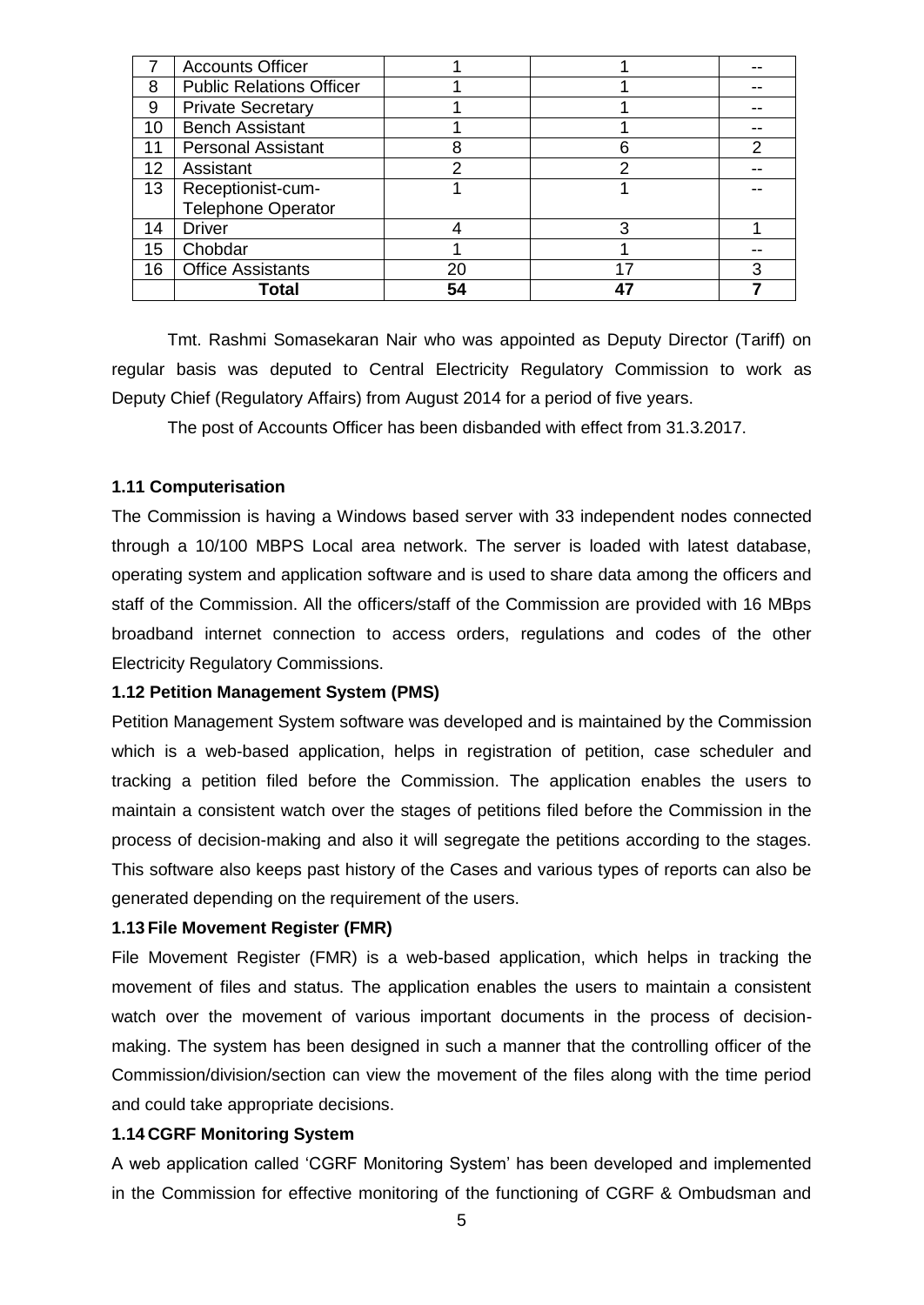onward submission to the Forum of Regulators. All the CGRFs have been provided with a unique user id and password to access the application through internet. The software is being used by the 42 CGRFs across Tamil Nadu for submitting their quarterly return.

# **1.15 Ombudsman Petition Monitoring System**

Ombudsman Petition Monitoring Information System (PMS) is a web-based application, which helps in registration, case scheduling and tracking petitions files before Electricity Ombudsman. The application enables the users to maintain a consistent watch over the stages of petitions filed before the Ombudsman in the process of decision-making and also it will segregate the cases filed before the Ombudsman according to the stages. This software also keeps past history of the Cases.

# **1.16 Websites**

The Commission is also periodically updating its website, so as to disseminate the information to consumers/stake holders in an efficient and easy way. Through this website, the stakeholders/public is informed about the regulations and orders passed by the Commission and all the draft regulations, draft orders, draft amendments are posted on the website for Comments/Suggestions before the same is issued by the Commission. Further final regulations, orders, amendments, Hearing Schedule, press Release, directions to licensee are also posted on the website regularly. The Commission also maintains a website for Electricity Ombudsman and the orders, hearing schedule of the Electricity Ombudsman are being uploaded to the website regularly.

# **2. MAJOR ACTIVITIES DURING THE YEAR**

### **2.1 Major activities:**

(a) Issue of Comprehensive Tariff Order on Solar Power

(i) Consequent to floating of consultative paper on comprehensive tariff order on solar power, Solar Tariff for Solar PV and Solar Thermal projects was determined in accordance with the Electricity Act 2003, National Electricity Policy, Tariff Policy and Tariff Regulations vide Order No.2 of 2017 dt.28.3.2017.

The following parameters were the determinants for arriving at the tariff.

| Tariff              | Solar PV                     | Solar Thermal                |
|---------------------|------------------------------|------------------------------|
| Components          |                              |                              |
| <b>Capital Cost</b> | Rs.4.70 crores per MW        | Rs.11.6 crores per MW        |
| <b>CUF</b>          | 19%                          | 23%                          |
| Operation<br>and    | 1.4% of Capital cost with    | 1.4% of Capital cost with    |
| Maintenance         | escalation at 5.72% p.a from | escalation at 5.72% p.a from |
| expenses            | second year                  | second year                  |
| Insurance cost      | 0.35% of net asset value     | 0.35% of net asset value     |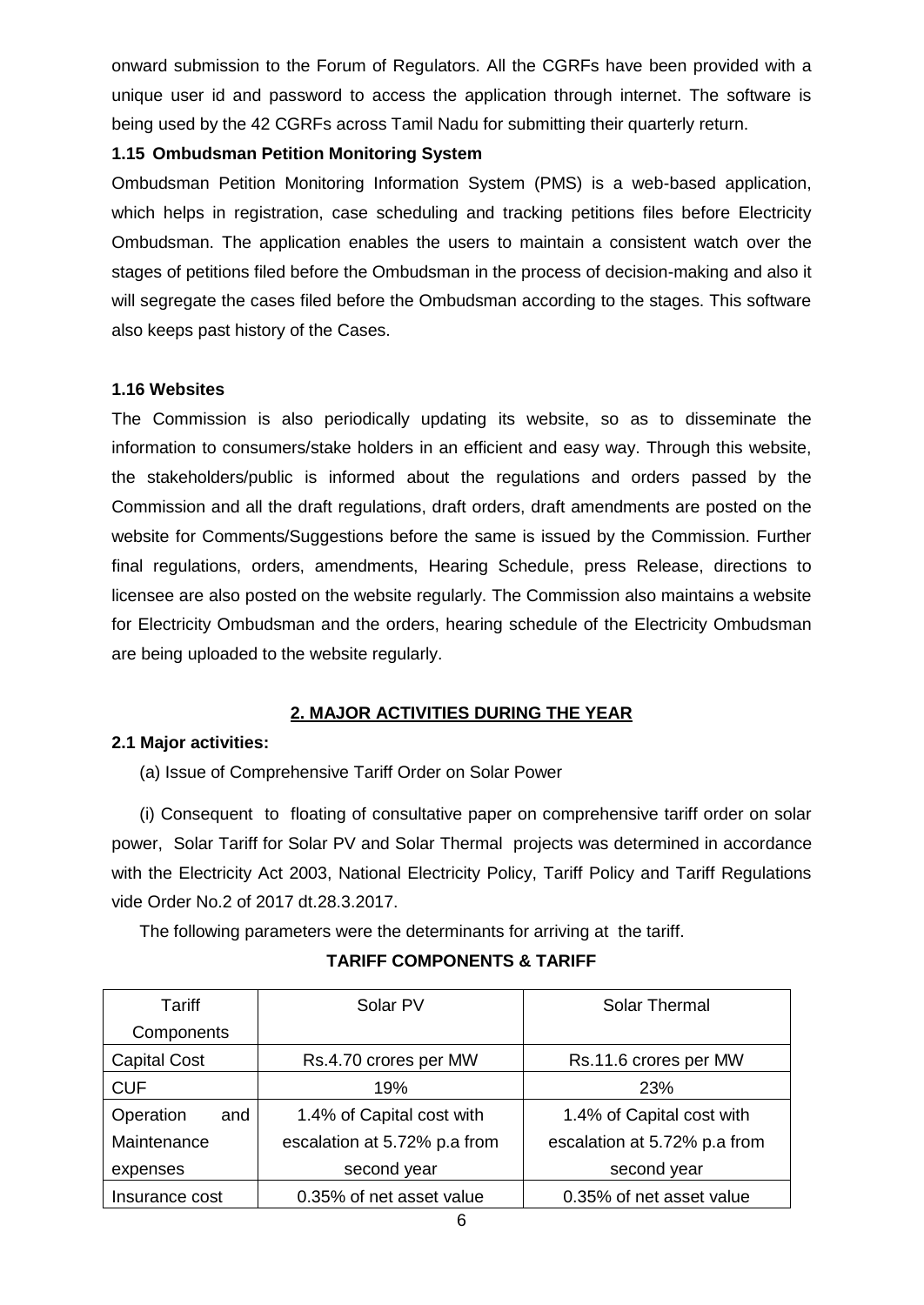| Debt-equity ratio       | 70:30                        | 70:30                        |
|-------------------------|------------------------------|------------------------------|
| Term of loan            | 10 years + 1 year Moratorium | 10 years + 1 year Moratorium |
| Interest on Loan        | 11%                          | 11%                          |
| Working<br>capital      | One month O&M cost and Two   | One month O&M cost and Two   |
| components              | months Receivables           | months Receivables           |
| Interest<br>on.         | 11.5%                        | 11.5%                        |
| Working capital         |                              |                              |
| <b>Return on Equity</b> | 20% pre tax                  | 20% pre tax                  |
| Depreciation            | 3.6% on 95% of Capital cost  | 3.6% on 95% of Capital cost  |
| Auxiliary               | Nil                          | 10%                          |
| consumption             |                              |                              |
| Discount rate           | 9.24%                        | 9.24%                        |
| Levellised<br>Tariff    | Rs.4.50 per unit             | Rs.10.19 per unit            |
| without AD              |                              |                              |
| Levellised<br>Tariff    | Rs.4.41 per unit             | Rs. 9.98 per unit            |
| with AD                 |                              |                              |

(ii) Issues like Quantum of power purchase, sharing of CDM benefits, Billing & payments, Energy Purchase Agreement, Control period were dealt in the order. Other issues related to Open Access charges viz. Open Access & Line Losses, Cross Subsidy, Reactive Power Charges, Grid Availability Charges, Energy Charges, Energy wheeling agreement fees, Security Deposit, Power Factor Disincentive, Metering, Connectivity & Power Evacuation, Harmonics were dealt in the order. Detailed working sheet for tariff calculation with and without accelerated depreciation was annexed in the order in addition to stakeholders comments & minutes of the SAC meeting.

(b)Voltage wise cost to serve was determined for the years 2012-13, 2013-14, 2014-15.

(c) Orders were issued approving Capital Investment Plans of TANGEDCO and TANTRANSCO for 2014-15, 2015-16.

(d) Orders were issued approving the capital cost of North Chennai Thermal Power Station Stage II Units I & II (2x600 MW) and Mettur Thermal Power Station Stage III (1x600 MW) of TANGEDCO provisionally.

(e) Orders were issued approving the capital cost of Periyar Vagai I (2.x2 MW), Periyar Vaigai II (2x 1.25 MW), Bhavani Barrage II (2x5 MW) and Bhavani Kattalai Barrage II (2x15 MW) Hydro Projects of TANGEDCO.

(f) Samalpatti Power Company Limited: The Order in M.A.P. No. 2 of 2007 and M.A.P. No.1 of 2012 was issued by the Commission on 31-01-2017 fixing a Capital Cost of Rs.419.05 Crores for its 105.66 MW Power Project.

(g) Madurai Power Corporation Private Limited: The Order in M.A.P. No. 3 of 2007 was issued by the Commission on 29-12-2016 fixing a Capital Cost of Rs.427.76 Crores for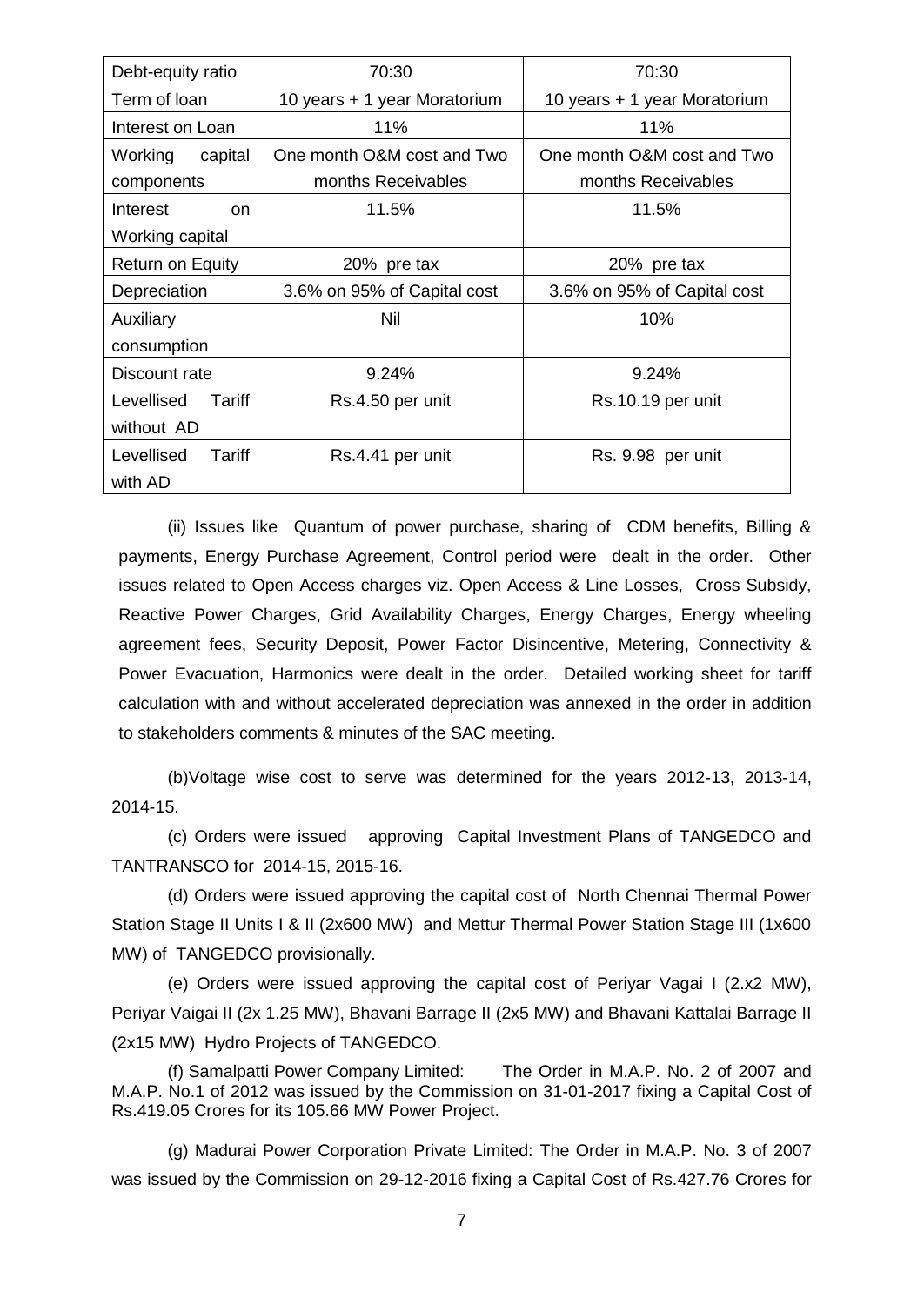its 106 MW Power Project.

(h) The Commission have also issued the following Orders on Tariff:

| SI.<br>No. | <b>Order No. and Date</b>                | <b>Details of Order</b>                                                                    |
|------------|------------------------------------------|--------------------------------------------------------------------------------------------|
| 1.         | No.6 of 2016<br>T.O.<br>dated 02-08-2016 | Provision of Tariff subsidy for FY2016-17 by the<br>Government of Tamil Nadu.              |
| 2.         | No.1 of 2017<br>T.O.<br>dated 03-03-2017 | Interest on Security Deposit from consumers<br>for the Year 2016-17.                       |
| 3.         | T.O. No. 3 of 2017<br>dated 28-03-2017   | Comprehensive Tariff Order for Municipal Solid<br>(MSW)<br>based<br>Waste<br>Power Plants. |
| 4.         | No.4 of 2017<br>T.O.<br>dated 28-03-2017 | Interest on Advance CC Charges kept by the<br>consumers for the Year 2017-18.              |

(i) The Components of Municipal Solid Waste (MSW) Tariff Order are as under:

| I.<br>No.       | <b>Parameters</b>                                                      | <b>Values</b>                                    |
|-----------------|------------------------------------------------------------------------|--------------------------------------------------|
| 1               | Capital Investment                                                     | Rs.16.00 Cr / MW                                 |
| 2               | <b>Plant Load Factor</b>                                               | 75%                                              |
| 3               | Debt Equity Ratio                                                      | 70:30                                            |
| 4               | Term of Loan                                                           | 10 years with one year moratorium                |
| 5               | Interest on loan                                                       | 11.00% p.a.                                      |
| 6               | <b>Return on Equity</b>                                                | 20% (Pre-tax)                                    |
| $\overline{7}$  | Life of the plant                                                      | 20 years                                         |
| 8               | 85%<br>of<br>Depreciation<br>capital<br>on<br>investment               | 4.5% p.a. on SLM on 85% of capital cost          |
| 9               | O & M charges for machinery on 85%<br>of capital investment            | 5.50% with escalation of 5.72% from 2nd<br>year. |
| 10 <sup>°</sup> | O & M charges for land and civil works<br>on 15% of capital investment | 0.90% with escalation of 5.72% from 2nd<br>year. |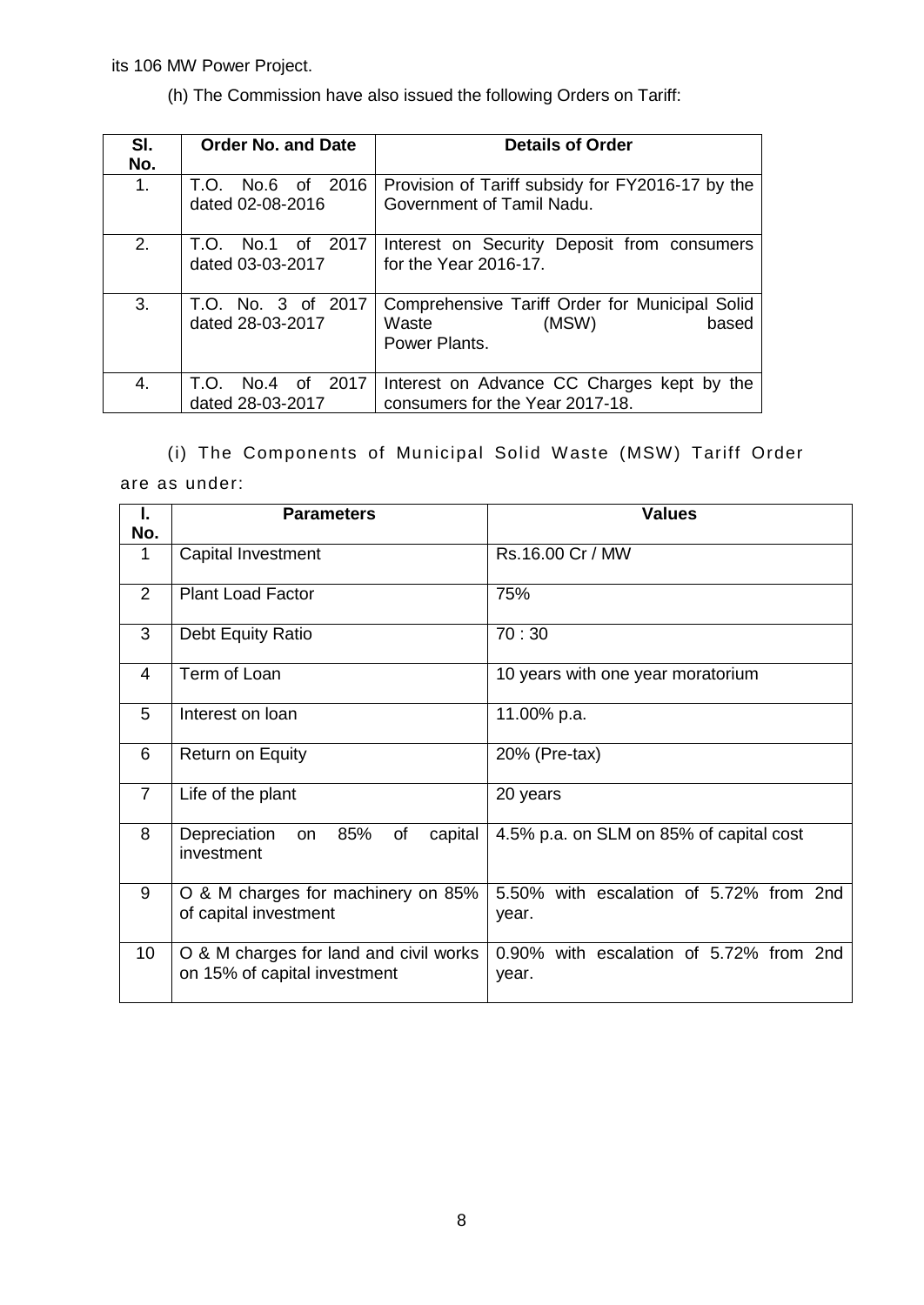| 11 | Working capital components                                                                    | month O & M<br>and Two<br>months<br>One<br>Receivables. |
|----|-----------------------------------------------------------------------------------------------|---------------------------------------------------------|
| 12 | Interest on working capital                                                                   | 11.50% p.a.                                             |
| 13 | Auxiliary consumption                                                                         | 15.00%                                                  |
| 14 | <b>Tariff Rate</b><br>Levellised Tariff without AD<br>้a)<br>(b)<br>Levellised Tariff with AD | Rs.6.16/Unit<br><b>Rs.6.06/Unit</b>                     |

### **2.2 State Advisory Committee:-**

As per section 87 of the Electricity Act, 2003, the State Commission may, by notification, establish with effect from such date as it may specify in such notification, a Committee to be known as the State Advisory Committee.

The State Advisory Committee shall consist of not more than 21 (twenty-one) Members to represent the interests of commerce, industry, transport, agriculture, labour, consumers, non-governmental organizations and academic and research bodies in the electricity sector.

The Chairman of the Tamil Nadu Electricity Regulatory Commission is the ex-officio Chairperson and the two Members of the Commission and the Principal Secretary to Government, Co-operation, Food and Consumer Protection Department are ex-officio members of the State Advisory Committee. The State Advisory Committee has fifteen members representing the interests of Government, Distribution Licensee, new and renewable energy sources, small industries, commerce, industry, transport, consumer, nongovernmental organizations and academic & research bodies in the electricity sector.

The Members of State Advisory Committee as on 31.3.2017 stood at 19 including the four ex-officio members and the same are furnished below.

| 1              | Thiru. S. Akshayakumar                              |
|----------------|-----------------------------------------------------|
|                | Chairman,                                           |
|                | <b>Tamil Nadu Electricity Regulatory Commission</b> |
|                | No.19-A, Rukmini Lakshmipathy Salai,                |
|                | Egmore, Chennai 600 008.                            |
| $\overline{2}$ | Thiru. G. Rajagopal,                                |
|                | Member,                                             |
|                | <b>Tamil Nadu Electricity Regulatory Commission</b> |
|                | No.19-A, Rukmini Lakshmipathy Salai,                |
|                | Egmore, Chennai 600 008.                            |
| 3              | Dr. T. Prabhakara Rao, I.A.S., (R)                  |
|                | Member,                                             |
|                | <b>Tamil Nadu Electricity Regulatory Commission</b> |
|                | No.19-A, Rukmini Lakshmipathy Salai,                |
|                | Egmore, Chennai 600 008.                            |
| 4              | The Principal Secretary to Government               |
|                | Co-operation, Food & Consumer                       |
|                | <b>Protection Department,</b>                       |
|                | Secretariat, Chennai 600 009                        |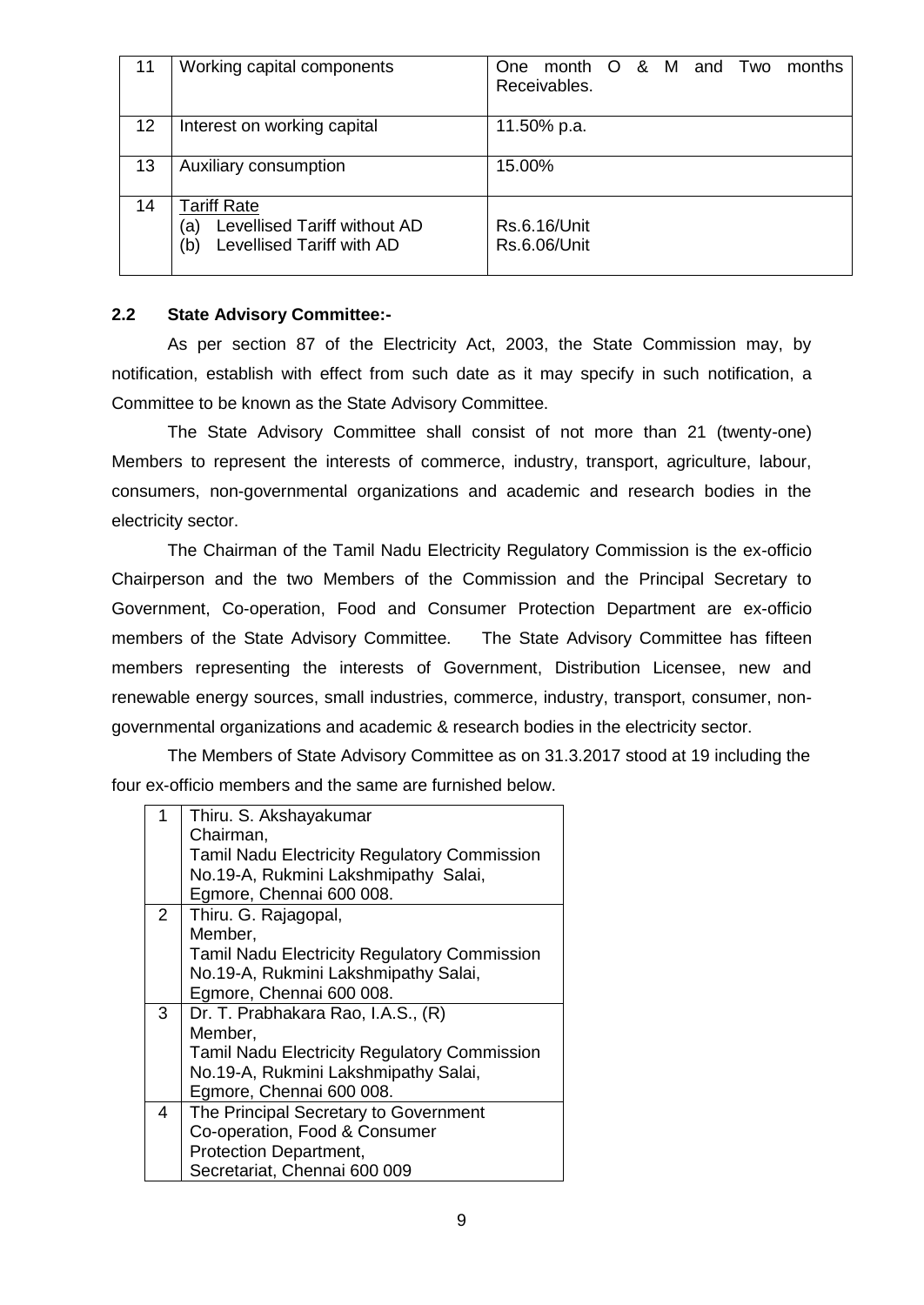| 5              | Principal Secretary to Government,                                                                                                                                           |
|----------------|------------------------------------------------------------------------------------------------------------------------------------------------------------------------------|
|                | Energy Department,                                                                                                                                                           |
|                | Secretariat, Chennai 600 009.                                                                                                                                                |
| 6              | Chairman & Managing Director,<br>Tamil Nadu Electricity Board Limited and Tamil Nadu<br>Generation and Distribution Corporation Limited,<br>144 Anna Salai, Chennai 600 002. |
| $\overline{7}$ | President,<br>Tamil Nadu Small and Tiny Industries Association<br>(TANSTIA), No.10, GST Road, Guindy,<br>Chennai 600 032.                                                    |
| 8              | Chairman,<br>Confederation of Indian Industry (Tamil Nadu),<br>98/1 Velachery Main Road,<br>Guindy, Chennai 600 032.                                                         |
| 9              | <b>Chief Electrical Engineer,</b><br>Southern Railways,<br>Chennai 600 003.                                                                                                  |
| 10             | Thiru. G.S. Rajamani,<br>Village No.367, Adarsh Palm Retreat,<br>Outer Ring Road (Near Intel),<br>Bellandur P.O., Bengaluru 560 103.                                         |
| 11             | Thiru. K. Alagu,<br>Vice President,<br>Tamil Nadu Chamber of Commerce and Industry,<br>No.178-B Kamarajar Salai, Madurai 625 009.                                            |
| 12             | Thiru. K. Kathirmathiyon,<br>Secretary, Coimbatore Consumer Cause,<br>41, Government Arts College Road,<br>Coimbatore 641 018.                                               |
| 13             | Thiru. T. Vellaiyan,<br>State President,<br>Tamil Nadu Viyabarigal Sanga Peravai,<br>No.44, Nelvayal Salai, Perambur,<br>Chennai 600 011.                                    |
| 14             | Dr. A.S. Kandasamy,<br>15/52 Sairam Thottam,<br>Athanur (Post), Rasipuram Taluk, Namakkal 636 301.                                                                           |
| 15             | Dr. K. Selvaraj,<br>New No.12, Thiru Nagar,<br>Singanallur, Coimbatore 641 005.                                                                                              |
| 16             | Thiru. T. Vijayarangan,<br>Secretary,<br>Anna Labour Union, Old No.167, New No.394,<br>Kabali Vanabhojana Thottam,                                                           |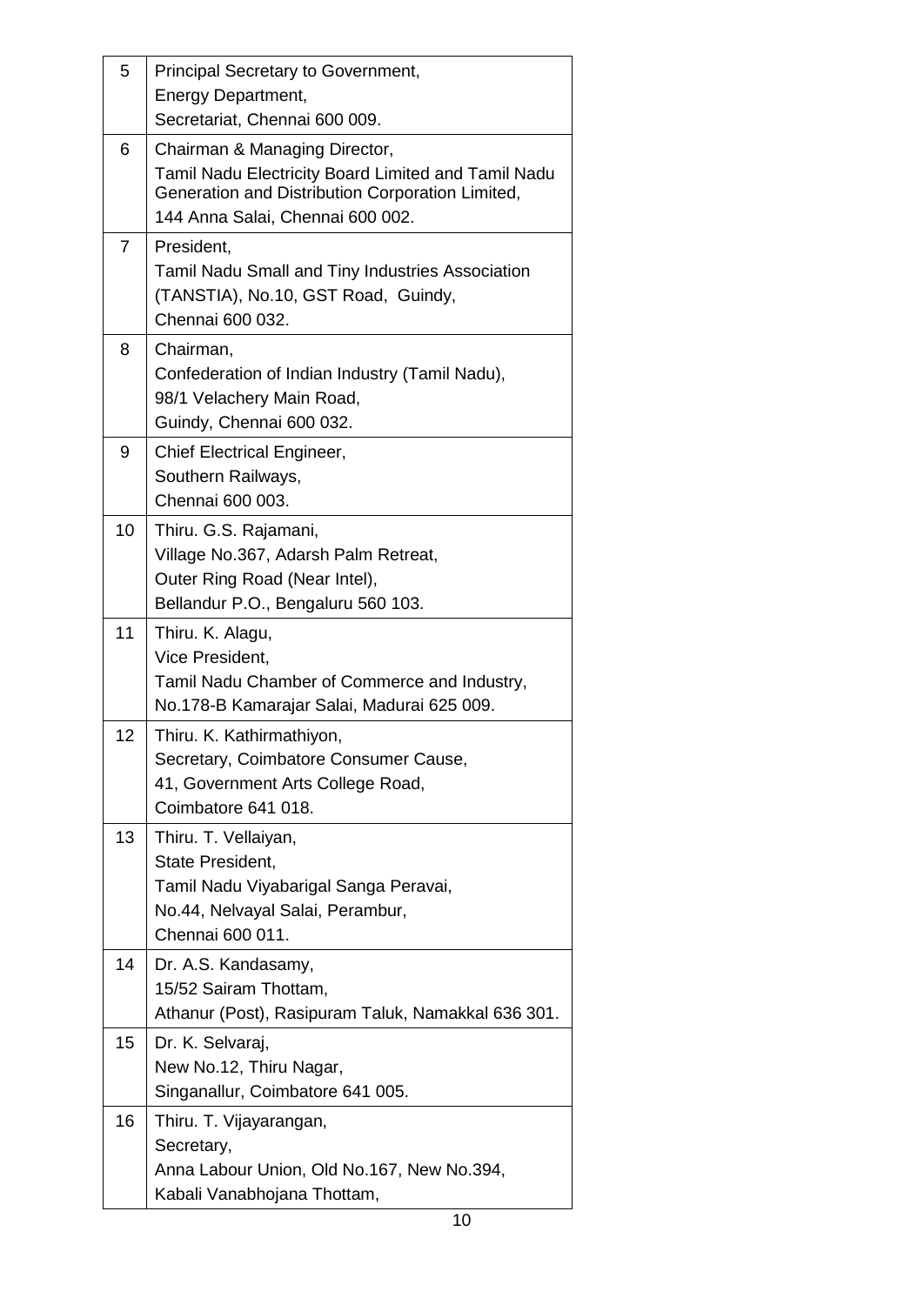|    | Raja Annamalaipuram, Chennai 600 028.                                                                                                                      |
|----|------------------------------------------------------------------------------------------------------------------------------------------------------------|
| 17 | Chairman and Managing Director,<br>Tamil Nadu Energy Development Agency,<br>5 <sup>th</sup> Floor, EVK Sampath Maaligai,<br>College Road, Chennai 600 006. |
| 18 | Dr. G. Uma,<br>Professor and Head,<br>Department of Electrical and Electronics Engineering,<br>Anna University, Chennai 600 025.                           |
| 19 | Thiru. M.R. Krishnan,<br>Deputy Director,<br>Consumer Association of India,<br>3/242, Rajendra Garden, Vettuvankeni,<br>Chennai 600 115.                   |

The Secretary of the Commission is the Secretary of the State Advisory Committee. So far the Commission had conducted twenty nine meetings of State Advisory Committee. During the year 2016-2017, the  $30<sup>th</sup>$  meeting of the State Advisory Committee of TNERC was held on 20.03.2017 at "Maple Hall", Hotel Savera, Dr.Radhakrishnan Salai, Chennai to discuss the following consultative paper.

- 1. Consultative Paper on "Fixation of norms for determination of tariff for procurement of power from Municipal Solid Waste (MSW) based power generating plants".
- 2. Consultative Paper on "Comprehensive Tariff Order on Solar Power".

### **3. ACTIVITIES PROPOSED FOR THE NEXT FINANCIAL YEAR 2017-18**

(a) Issue of revised draft Intra State Availability Based Tariff regulations and Forecasting, Scheduling, Deviation Settlement and related matters of Wind and Solar generation sources regulations.

(b) Draft Regulations for Fees and Charges of State Load Despatch Centre and related matters.

(c) Amendments for few of the regulations Tamil Nadu Electricity Supply Code, Tamil Nadu Electricity Distribution Code based on suggestions from Code Review Panel.

(d) To issue the Retail Tariff Order for TANGEDCO.

(e) To issue the Transmission Tariff Order for TANTRANSCO.

(f) To issue the Tariff Order for SLDC and Ring Fencing.

(g) To issue the Provisional Tariff Subsidy Order for the Year 2017-18.

(h) To consolidate Codes, Regulations etc. (upto 31-03-2017).

(i) To issue Order on [Interest on Security Deposit from consumers for](http://tnerc.tn.nic.in/orders/Tariff%20Order%202009/2016/Security%20Deposit%202015-16-05-02-2016.pdf) the Year [2017-18](http://tnerc.tn.nic.in/orders/Tariff%20Order%202009/2016/Security%20Deposit%202015-16-05-02-2016.pdf).

(j) To issue Order Interest on Advance CC Charges kept by the consumers for the Year 2018-19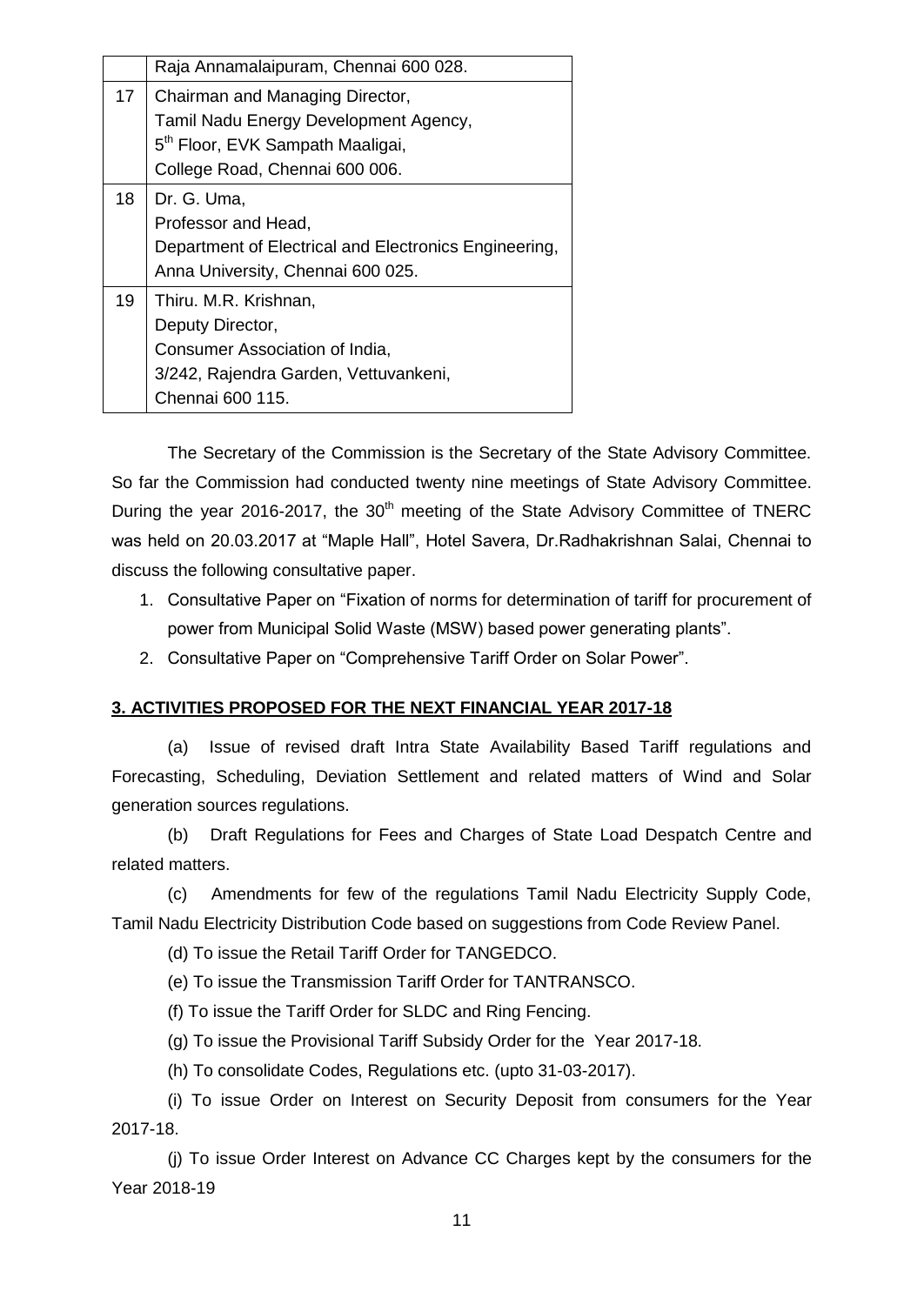# **4. PETITIONS RECEIVED**

| S.  | Type of Petition          | Pending at | <b>Petitions</b> | <b>Petitions</b> | Pending for Orders | Pending as on |
|-----|---------------------------|------------|------------------|------------------|--------------------|---------------|
| No. |                           | the        | admitted         | disposed         |                    | 31-3-2017     |
|     |                           | beginning  |                  |                  |                    |               |
|     |                           | of 2016-17 |                  |                  |                    |               |
| 1.  | <b>Dispute Resolution</b> | 124        | 6                |                  | 21                 | 109           |
|     | Petition                  |            |                  |                  |                    |               |
| 2.  | <b>Review Petition</b>    |            | 6                | 2                | $- -$              | 5             |
| 3.  | <b>Miscellaneous</b>      | 108        | 31               | 32               | 14                 | 93            |
|     | Petition                  |            |                  |                  |                    |               |
| 4.  | Power Purchase            | 14         | 5                | 16               | 2                  |               |
|     | <b>Approval Petition</b>  |            |                  |                  |                    |               |
| 5.  | Suo-motu Petition         | 8          |                  | 2                |                    | 5             |
|     | Total                     | 255        | 48               | 52               | 38                 | 213           |

The following are the details showing the cases filed by the Commission and those filed against the Commission before APTEL, High Court of Madras and Supreme Court of India which are pending as on 31.3.2017.

# **Petitions / Appeals pending before the Appellate Tribunal as on 31-3-2017:-**

- 1. Appeal No.100 of 2015 filed by TANGEDCO against M/s.JSW Steels in the matter of imposition of Renewable Purchase Obligation on the Co-generators and denial of adjustment of the energy generated out of their generating plants for the purpose of renewable purchase obligation.
- 2. Appeal No.278 of 2015, 293 of 2015, 23 of 2016 and 24 of 2016 filed by M/s.JSW Steels, TNPL and TANFAC against TANGEDCO in the matter of Renewable Purchase obligation on the part of the Co-generating plants.
- 3. Appeal No.62 of 2016 filed by TNPL against TANGEDCO in the matter of status of the generators vis-à-vis non-conventional sources and the parity of treatment in adjustment of energy for the purpose of renewable purchase obligation and the exemption of co-generators from the purview of renewable purchase obligation.
- 4. Appeal No.1 of 2017 by M/s.Energy Watchdog challenging the extension of control period in the matter of Solar Tariff.
- 5. Appeal No.239 of 2015, 240 of 2015 & 241 of 2015 filed by M/s.IWPA against TANGEDCO and Appeal No.203 of 2015 filed by M/s.TANTRANSCO against M/s.IWPA in the matter of split verdict in the matter of Must Run Status.
- 6. I.A.No.454 of 2015 in DFR No.2272 of 2015 and I.A.No.455 of 2015 in 278 of 2015 filed by M/s.JSW Steel Pvt Limited against TNERC.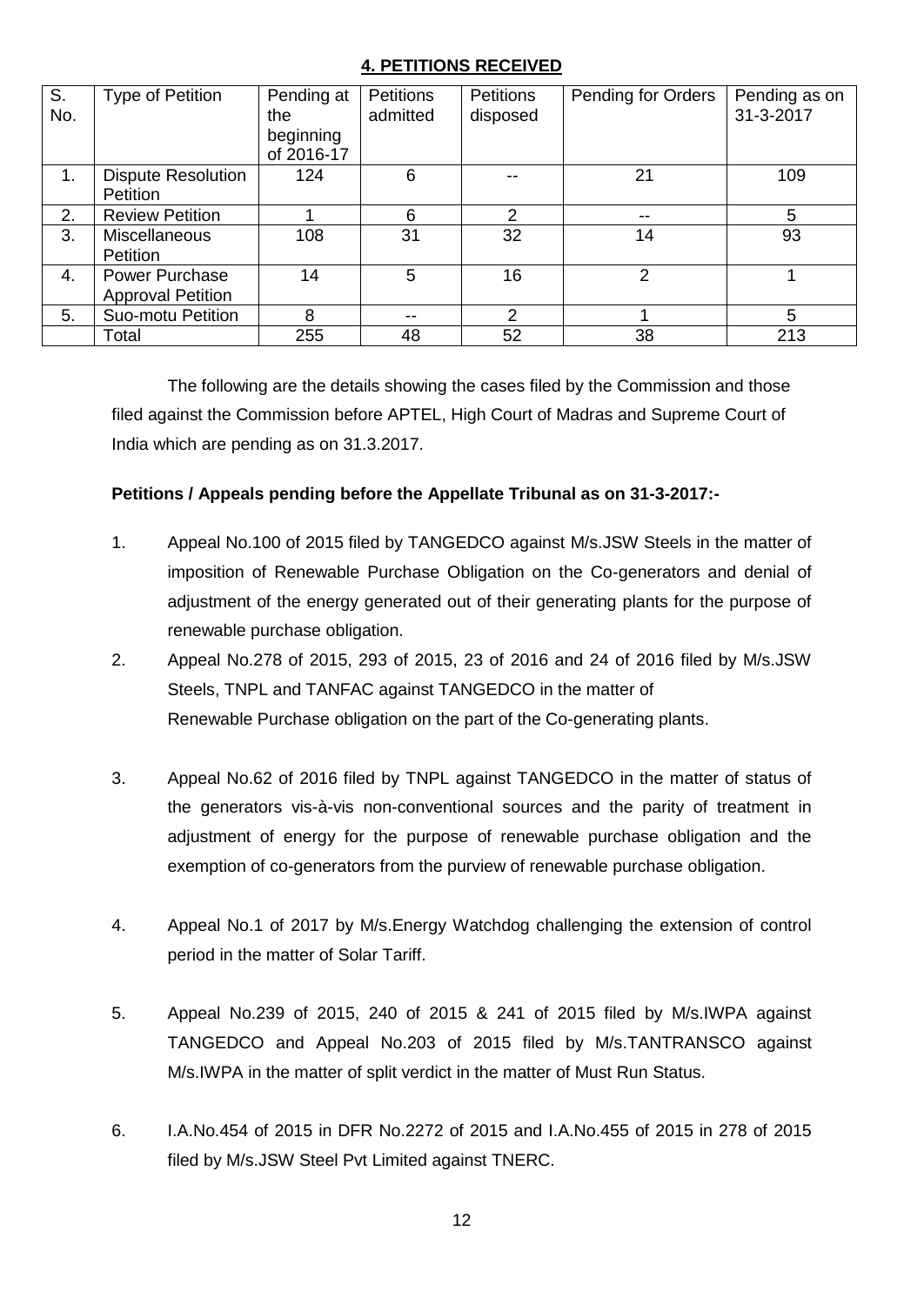- 7. Appeal No.118 of 2016 filed by M/s.Welspun Renewable Energy Pvt. Limited and Appeal No.151 of 2016 filed by M/s.National Solar Energy Federation of India Ltd in the matter of fixation of Solar Tariff on the ground that the same is not a State specific and adopts CERC guidelines.
- 8. Appeal No.139 of 2016, 148 of 2016 and 200 of 2016 filed by M/s.The South Indian Sugar Mills Association (SISMA) in the matter of Tariff for Bagasse based cogeneration plants.
- 9. Appeal No.170 of 2016 filed by M/s.Biomass Power Producers' Association in the matter of tariff for Biomass plants.
- 10. Appeal No.176 of 2016 filed by M/s.Tamil Nadu Spinning Mills Association challenging the orders of the Commission in R.A.No.6 of 2012 in the matter of Wind Tariff.
- 11. Appeal No.177 of 2016 filed by M/s. Tamil Nadu Spinning Mills Association challenging the orders of the Commission in Order No.3 of 2016 in the matter of Transmission charges.
- 12. Appeal No.203 of 2015 filed by TANTRANSCO in the matter relating to split verdict of the Members of the Commission with regard to Must Run Status for Wind Generators.
- 13. Appeal No.24 of 2016 filed by M/s.TANFAC Industries Limited in the matter relating to clarification to be given by APTEL with regard to its own decision in Century Ryan and Lloyds cases in the matter of RPO for co-generation plants.
- 14. Appeal No.120 of 2016 filed by M/s.Kamachi Sponge and Power Corporation in the matter relating to payment of price for infirm energy supplied during trial run – Since disposed on 5.5.2017.
- 15. Appeal No.261 of 2016 filed by M/s.SEI Kathiravan Power Pvt Limited challenging the orders of the Commission in the matter of extension of control period to seek higher tariff of Rs.7.01
- 16. Appeal No.262 of 2016 filed by M/s.Chennai Metro Rail Limited challenging the orders of the Commission in M.P.No.3 of 2016 in the matter of fixing the Railway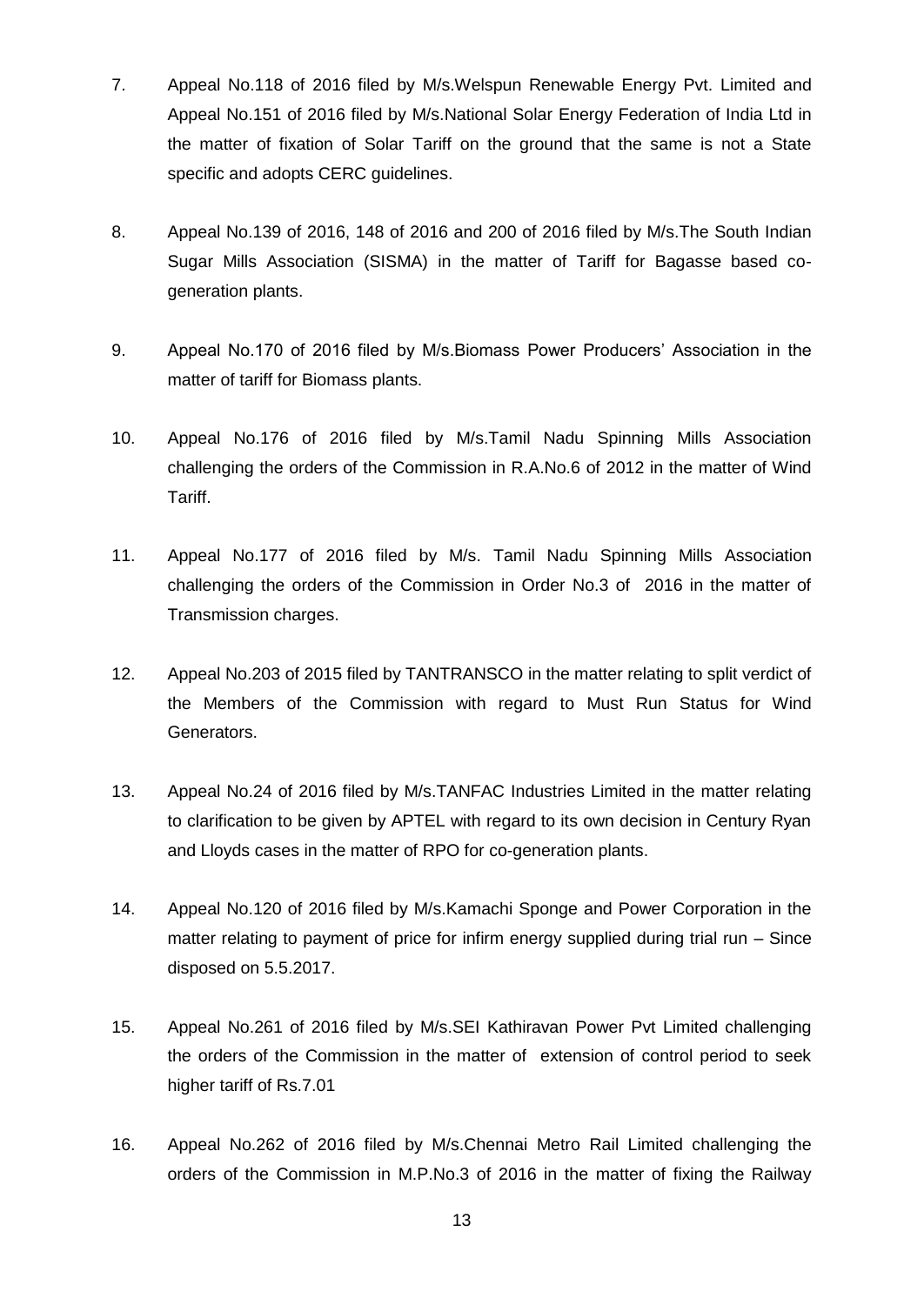Traction Tariff for CMRL for the period of trial operation from July 2013 to June 2015 and to include CMRL as a Special category consumer and provide tariff during revenue operation based upon the actual cost of supply at 110 KV excluding the subsidy and cross subsidy on par with Delhi Metro Rail Corpn and Bangalore Metro Rail Corporation.

- 17. Appeal No.294 of 2016 filed by M/s.Sakthi Sugars Ltd challenging the orders of the Commission in PPAP No.1 of 2011 in the matter of tariff for the Bagasse based cogeneration plants.
- 18. Appeal No.302 of 2016 filed by Southern Railway in the matter relating to the grievance of the Railways with regard to the Tariff fixed by the GoTN in G.O.Ms.No.95 dated 28.11.2001.
- 19. Appeal No.31 of 2017 filed by M/s.Ramnad Renewable Energy Ltd challenging the orders of the Commission in P.R.C.No.1 of 2016 in the matter of direction to file DRP.
- 20. Appeal No.32 of 2017 filed by M/s.Kamuthi Solar Power Ltd challenging the orders of the Commission in P.R.C.No.2 of 2016 in the matter of direction to file DRP.
- 21. Appeal No.71 of 2017 filed by M/s.Kamuthi Renewable Energy Ltd., Appeal No.72 of 2017 filed by M/s.Ramnad Solar Power Ltd and Appeal No.73 of 2017 filed by M/s.Adani Green Energy (Tamil Nadu) Ltd. The above appeals have been filed challenging the official notings of the Registry of the Commission in regard to classification of petition as Dispute Resolution Petition (D.R.P.). The appellant is aggrieved by the direction of the Registry to file a DRP instead of Miscellaneous Petition (M.P.) in the matter of extension of control period for solar tariff.
- 22. DFR No.1945 of 2011 filed by TANGEDCO against M/s.PPN Power Generating Co. Pvt Ltd challenging the impugned order in the matter of set-aside the TANGEDCO's communication dated 20.3.2010 for recovery of Rs.32.57 crores from M/s.PPN Power Generating Co. Pvt. Ltd.
- 23. Appeal No.36 of 2017 in the matter of TANGEDCO Vs M/s.Ambika Cotton Mills Ltd & Anr challenging the order dated 31.3.2016 in S.M.P.No.1 of 2014.

# **Cases pending before the High Court as on 31.3.2017:**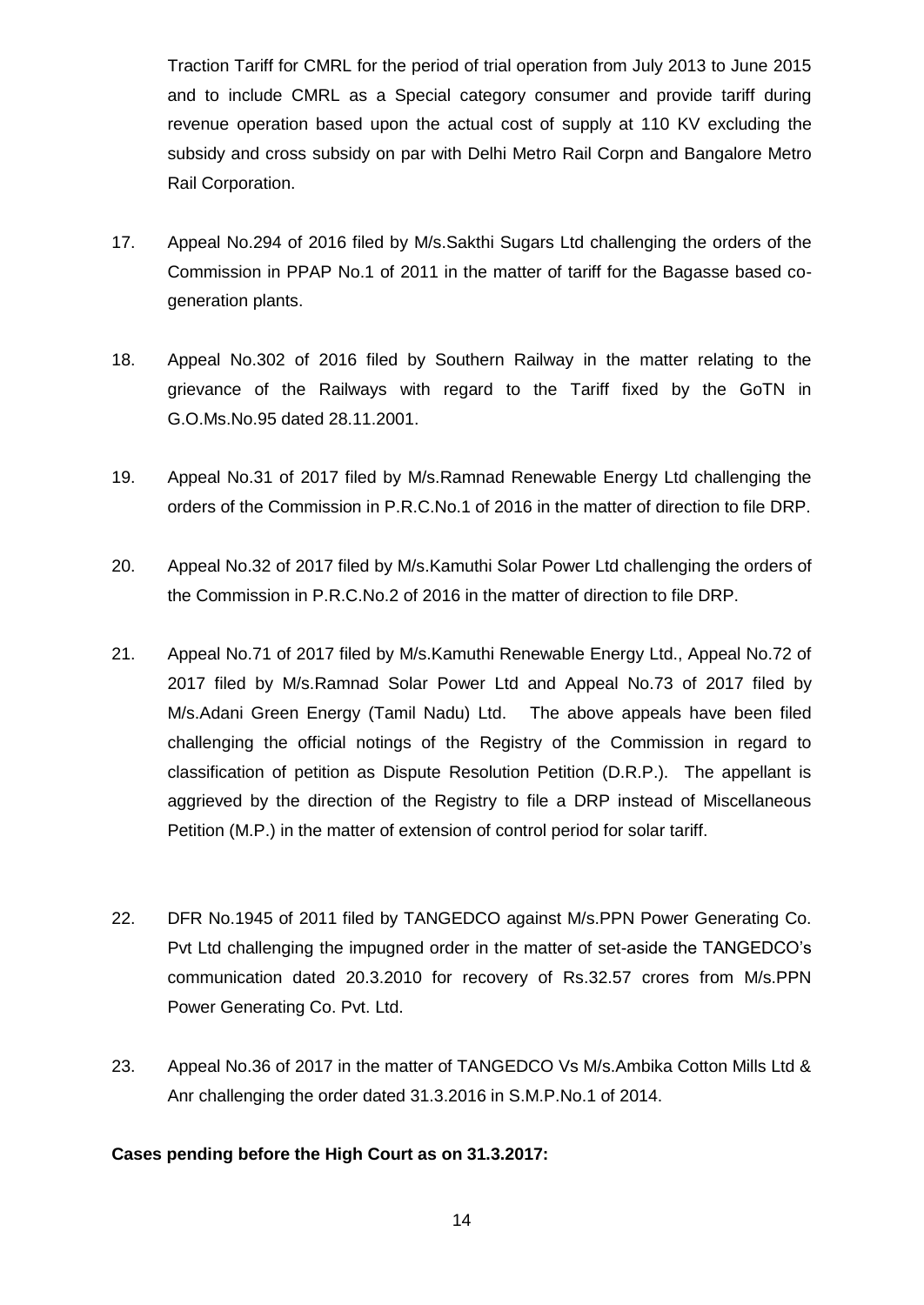The number of cases where the Tamil Nadu Electricity Regulatory Commission has been impleaded as a respondent and pending before the High Court as on 31-3-2017 are as follows:

| SL.<br>NO.     | <b>DESCRIPTION OF</b><br><b>CASES</b> | NO. OF<br><b>CASES</b> |
|----------------|---------------------------------------|------------------------|
| 1              | Civil Miscellaneous Appeals (CMA)     | 1                      |
| $\overline{2}$ | <b>Writ Appeals</b>                   | 5                      |
| 3              | Writ Petitions by individuals         | 54                     |
| 4              | Writ Petitions filed in batches:      | 360 (batch)            |
|                |                                       | 12 (batch)             |
|                |                                       | 8 (batch)              |
|                |                                       | 71 (batch)             |
|                | Total                                 | 511 cases              |

- 1. Merger of tariff structure in Review Petition dated 15-3-2003.
- 2. CMA No.2485 of 2003 in the matter of 15% Surcharge on Arc Furnace Consumption.
- 3. Directions given by the Commission to explore the options to optimize the cost of power purchase.
- 4. Challenging of first cum first serve basis in Open Access Regulations.
- 5. To declare section 86(1) (f) of the Electricity Act 2003 which relates to the powers of the Commission to adjudicate upon disputes as unconstitutional.
- 6. To declare section 84 of the Electricity Act, 2003 as unconstitutional.
- 7. To declare the notification No.TNERC/SC/7-10,which enables the licensee to disconnect the service connection of a consumer in cases where there is default in another service connection which stands in the name of the same consumer, as illegal.
- 8. To treat the IT enabled industries on par with IT industries in the matter of tariff.
- 9. To seek reduction of proportionate demand charges during unscheduled power cut.
- 10. Petitions challenging levy of Grid Support Charges.
- 11. Petition challenging the appointment of Member of the Commission.
- 12. Petition challenging the amendment of the Commission to NCES Regulation which dispensed with public hearing.
- 13. Petition filed for challenging imposition of penalty for excessive use of energy during peak hours.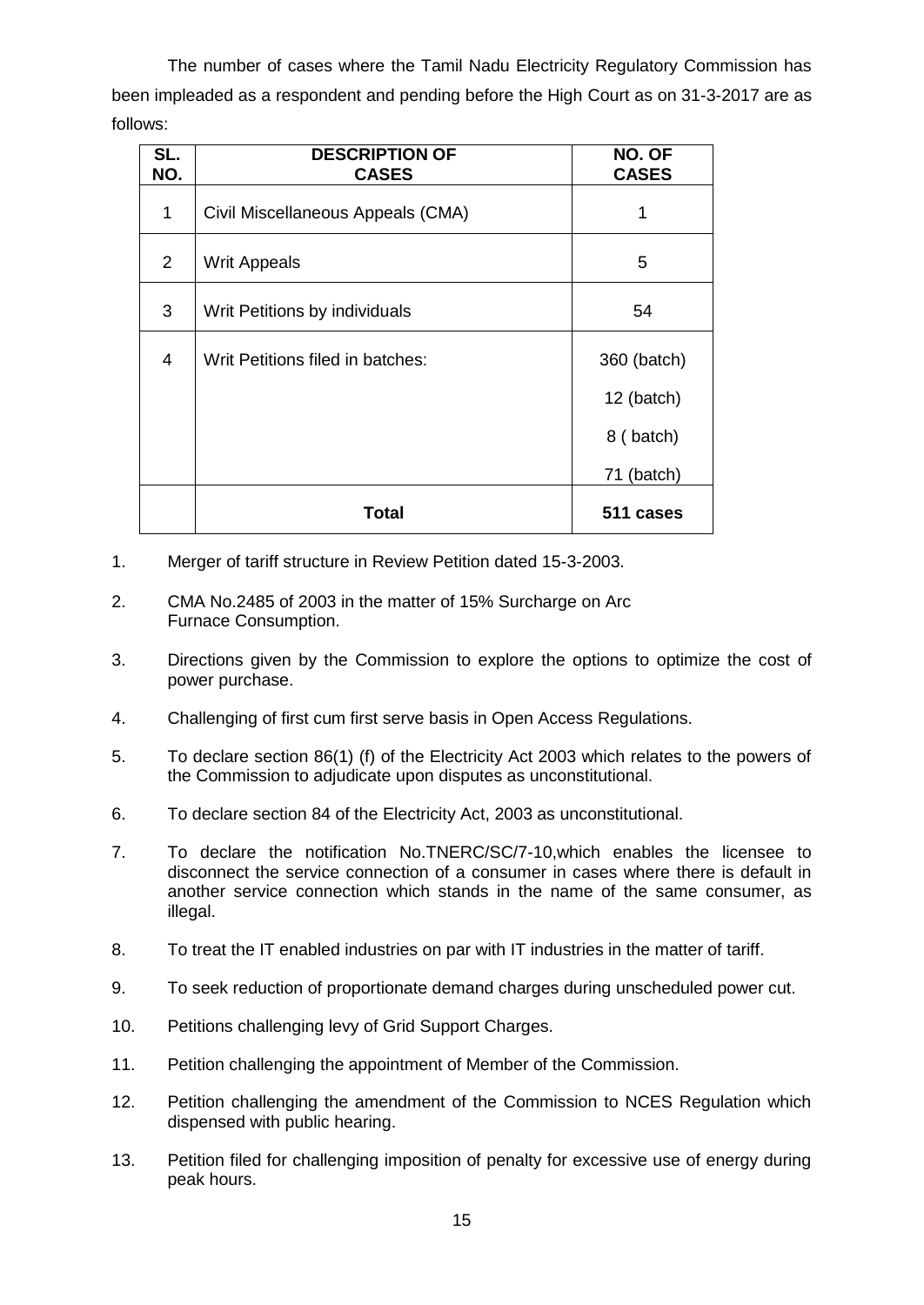- 14. Writ Petitions filed against the levy of excess demand and energy charges without substraction of sources from Indian Energy Exchange.
- 15. Writ Petition No.4558 of 2011 filed by M/s.Chettinad Cement challenging RPO amendment which seeks to include captive generators and OA customers as obligated entities.
- 16. Writ Petitions challenging excess demand and energy charges for exceeding quota during peak hours.
- 17. Writ Petitions in the matter of time barred claim.
- 18. Writ Petitions in the matter of compounding of theft of energy.
- 19. Petition filed against the order of TNEB which levied excess demand and energy charges for utilizing power upto the sanctioned demand.
- 20. Writ Petition filed by power generating companies against the order dated 11-7-2011 of the Commission in PPAP 5 of 2011 in the matter of sale of surplus power.
- 21. Writ Petition challenging the invitation-cum-open tender issued by TANGEDCO in the matter of purchase of solar energy.
- 22. Writ Petition No.12390 of 2013 filed by M/s.DCW Ltd and W.P.No.20545/2013 filed by M/s Chemplast Sanmar Pvt Ltd seeking stay of the operation of G.O. issued by the Government of Tamil Nadu in the matter of solar policy and the consequential order issued by the Commission consequent to the said solar policy.
- 23. Writ Petition Nos. 35335 of 2012 and 31893 of 2012 filed by Tmt. Suseela and M/s SAK Abrasives respectively in the matter of recovery of electricity dues from the erstwhile occupier of the premises.
- 24. Writ Petition No.9744 filed by M/s Hi-Tech Carbons seeking amendment providing for participation of co-generation plants in the Renewable Energy Certificate Mechanism and purchase of power from co-generation plants by obligated entities.
- 25. Writ Petition Nos.22312 of 2010 and 23582 of 2010 filed by M/s.Power Engineers Society of Tamil Nadu and Tamil Nadu Advocates Association challenging the appointment of Member of the Commission.
- 26. Writ Petition No.15824 of 2011 filed by M/s.Sai Regency Power Corporation against the order of the Commission in PPAP 5 of 2011 in the matter of injection of energy into the grid unauthorisedly.
- 27. Batch of Writ petitions challenging the demand charges on start-up power.
- 28. Writ petition challenging classification of illumination of bus shelters under Tariff VI (ii) (a) and seeking classification under Commercial Tariff – counter filed – No counsel engaged.
- 29. Batch of writ petitions filed in the matter of deemed demand charges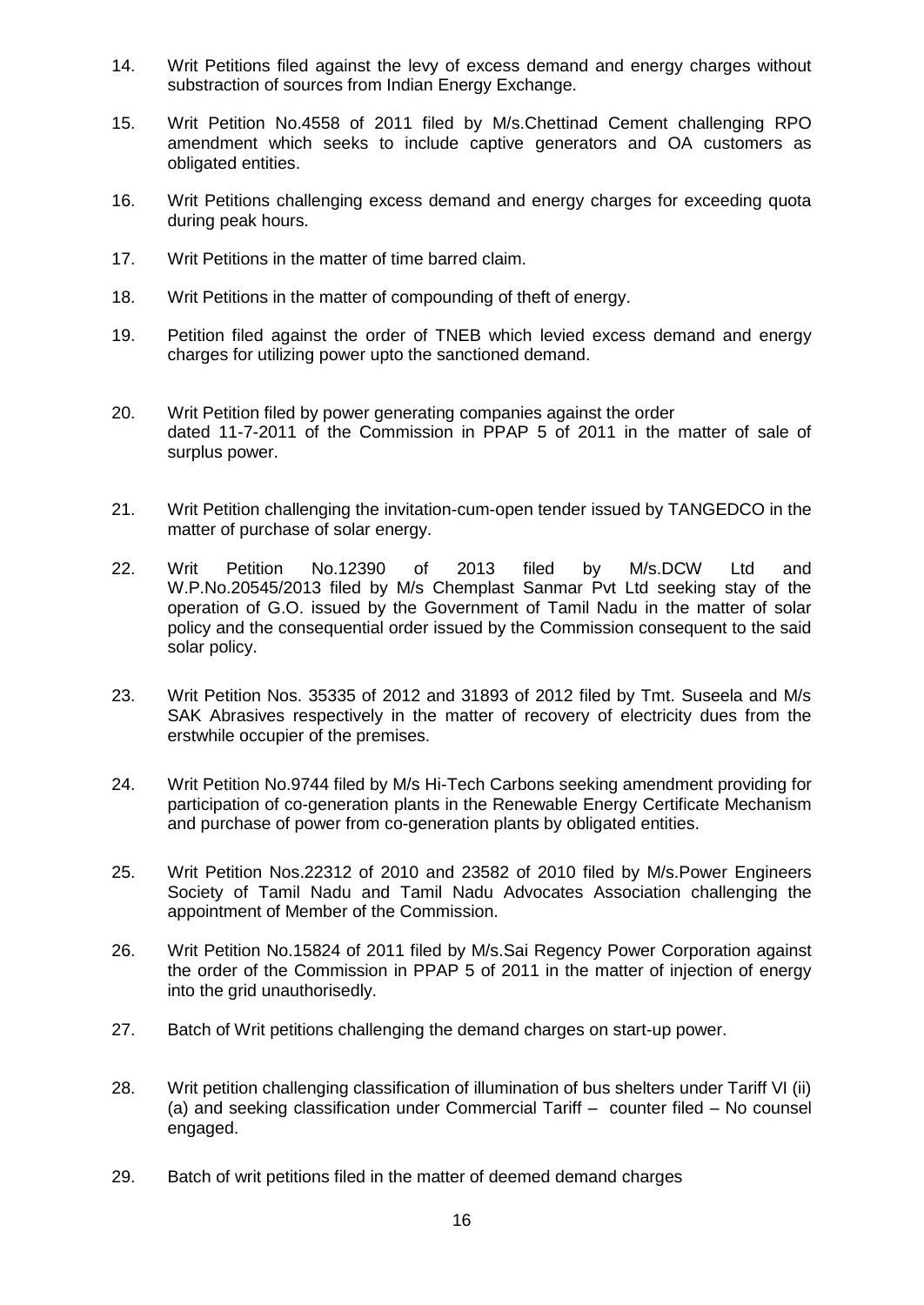- 30. Writ Appeal No. 774 of 2010 filed by M/s El Forge Ltd filed in the matter of levy of Grid Support charges.
- 31. Writ petition filed by Tamil Nadu Newsprint & Papers Ltd matter of Deemed Demand Charges on the ground that while the Commission ordered to collect all charges only at the respective consumption end in its order dated 31.7.2012, the TANGEDCO has issued working instructions to collect most of the charges at the generation end and that Commission has ordered to collect the transmission charges at the rate of 40% of Rs.6483 MW per day but TANGEDCO has issued working instructions to collect transmission charges even for the low capacity machines in contravention of the order of the Commission.
- 32. Writ Petition No.11940 of 2014 filed by Madras Bar Association challenging the appointment of the Chairperson of the Commission
- 33. Writ Petition No.31537 of 2014 filed one Thiru M.G. Rasool in the nature of quo warranto challenging the appointment of Chairperson and Member (Thiru Rajagopal) of the Commission.
- 34. Writ Petition No.29175 of 2014 filed by Thiru R. Gandhi challenging the Tariff Order of the Commission.
- 35. Writ Petition No.283 of 2015 filed by the Communist Party of India (Marxist) challenging the Tariff Order of the Commission.
- 36. Writ Appeal No.480 of 2011 filed by M/s Sharada Terry Products P. Ltd in the matter of extension cost levied by TANGEDCO
- 37. Writ Petition No.26925 of 2014 filed by M/s.RBA Exports and other connected writ petitions challenging the levy of compensation for harmonics injection into the Grid.
- 38. Writ Petitions challenging the withdrawal of deemed demand facility by the **Commission**
- 39. Writ Petition No.30699 filed by Anna University seeking re-classification of its Tariff category.
- 40. Writ petitions in the matter of System and Scheduling charges
- 41. Writ petition Nos.14953-56 filed by M/s.Terra Energy Ltd and 2 others in the matter of additional security deposit pertaining to start-up power – not defended.
- 42. Writ Appeal Nos.1257, 1258 & 1261 of 2013 filed by TANGEDCO in the matter of reimposition of cross subsidy which was earlier relinquished – Commission is a formal party.
- 43. Writ Petition No.11892 of 2013 filed by M/s.Narasu Spinning Mills to forbear TNEB from resorting to switching of exclusive Farm 22 KV Feeder to Kinathukadavu SS and for directions to remove 10.4 MS distribution loads.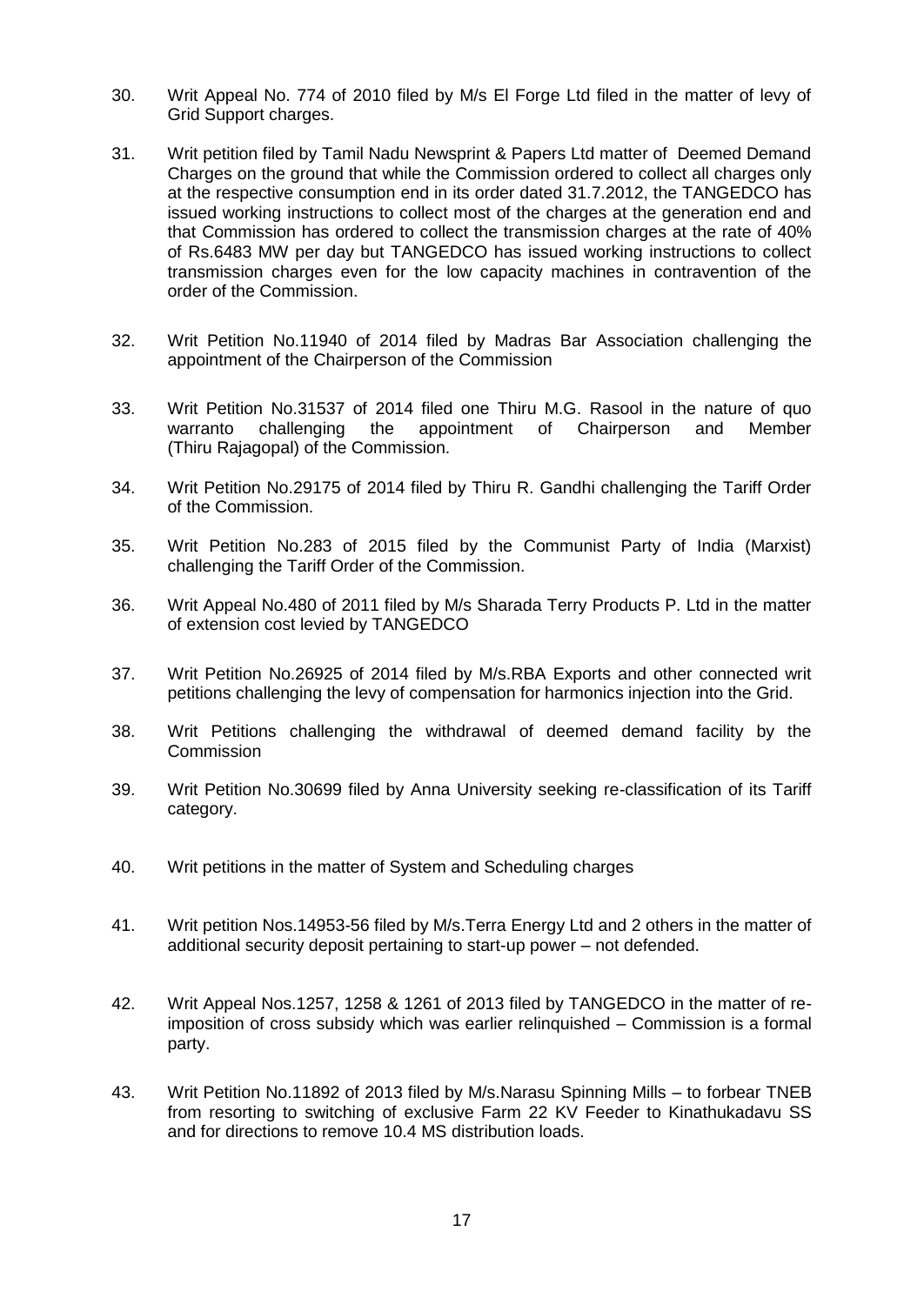- 44. Writ Petition(MD) No.6979 of 2012 filed by M/s.Sree Jayasubha Spinners Challenging the restriction on captive power and third party purchase during holidays on the ground that such action amounts to placing restriction on open access.
- 45. Writ Petition No. 14325 of 2013 and Writ Petition No. 14556 of 2013 Seeking to set aside the order of TANGEDCO on the ground that the rights of the petitioner under the lease agreement between the petitioner and SIPCOT is akin to the rights of the owner and hence additional deposit under regulation 5 (5) (vii) (a) is not applicable.
- 46. Writ Petition filed by M/s Ecogrid Energies P. Ltd seeking enforcement of the competitive bidding held under Section 63 and challenging the solar tariff fixed by the Commission.
- 47. Writ Petition No.18180 of 2015 and W.P.No.20336 of 2015 in the matter of Must Run Status.
- 48. W.P.No.8242 of 2012 in the matter of imposition of RPO on Co-generating plants.
- 49. W.P.No.4913 of 2017 & others in the matter of alleged discrepancy between the draft and final notification in regard to RPO.

# **Cases pending before the Supreme Court:**

(i) The number of cases filed against the Tamil Nadu Electricity Regulatory Commission pending before the Supreme Court as on 31-3-2017 are as follows:

Civil Appeals **23** 

*Issues in these appeals relate to;*

- 1. Appeals filed by TNEB against of the orders of the Appellate Tribunal for Electricity in Appeal Nos 205 & 235/06 which gave directions for taking time value into consideration in regard to wind power producers. Commission is also a respondent in the said appeals – Since dismissed by Supreme Court in May 2017.
- 2. CA 1304/2010 filed by Indian Wind Energy Association challenging the order of the Appellate Tribunal for Electricity in the matter of levy of infrastructure charges
- 3**.** CA No.2427-2429 filed by TNEB against the order of ATE in Appeal Nos.41,59 and 60 of 2009 in the matter of PPN Power Generating Company
- 4. CA No. 2859 of 2011 filed by Tamil Nadu Electricity Consumers Association challenging the judgment dated 11.1.2011 of the Appellate Tribunal in Appeal No.119 of 2010 in the matter of jurisdiction of the Commission to levy excess demand and energy charges.
- 5. Appeal filed by TN Spinning Mills challenging the levy of excess demand and energy charges during peak hours.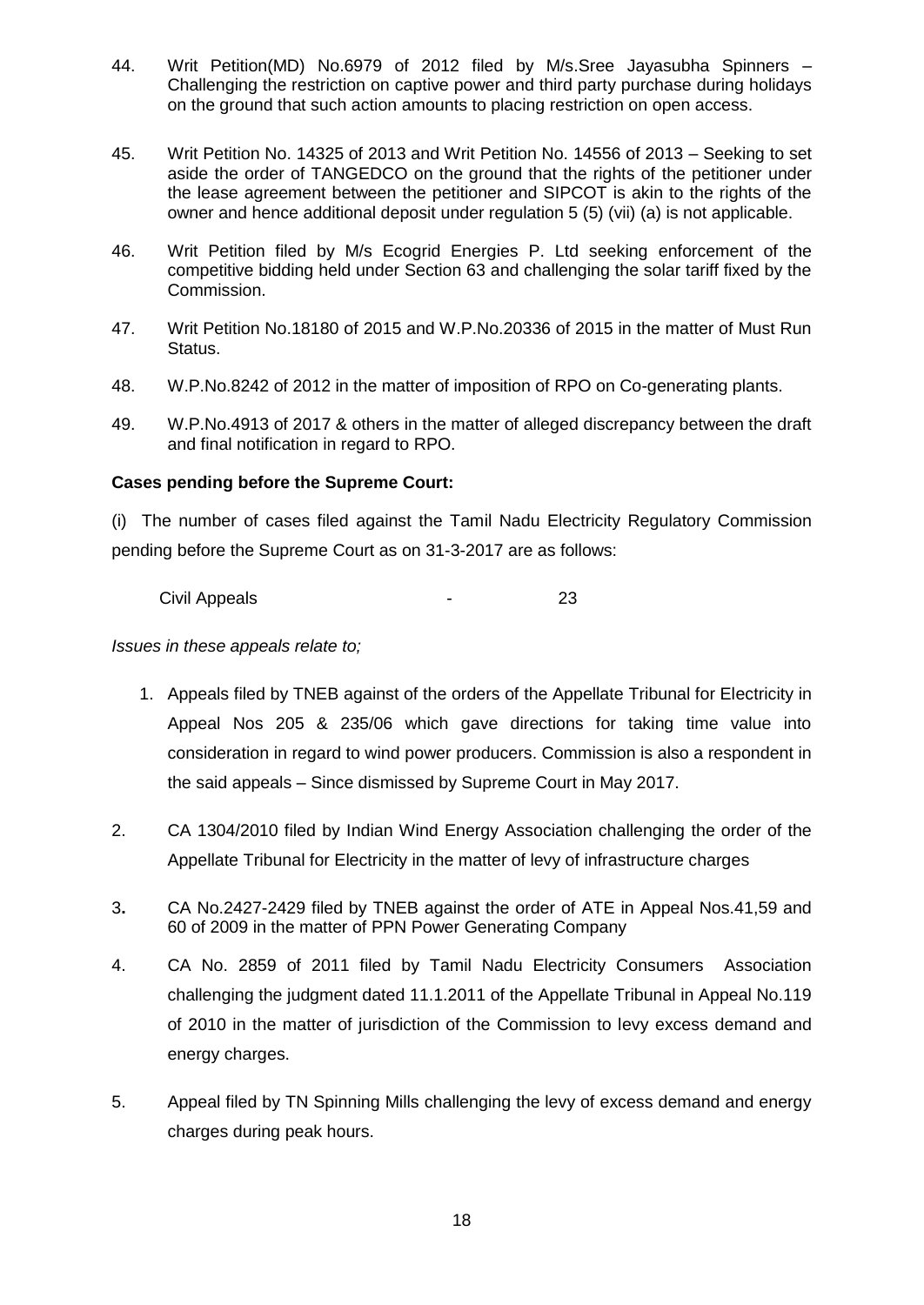- 6. Appeal filed by TNEB against the order dated 11-4-2011 of Appellate Tribunal for Electricity which upheld the order of the Commission in M.P. Nos. 4 & 7 of 2010 in the manner of levying excess demand and energy charges.
- 7. Appeal filed against the judgment dated 1-3-2011 of the Appellate Tribunal for Electricity in Appeal No.115 of 2006 which upheld the finding of the Commission in its order dated 1-3-2010 in DRP No.31 of 2009 in the matter of allotment of surrender of OA capacity in case of OPG Energy P. Ltd
- 8. CA 95 of 2013 filed by TNEB against Sree Rengaraja Power (I) Ltd and Commission in the matter of reduction of wheeling approval
- 9. CA Nos. 267-268 of 2012 filed by TNEB against the judgment dated 31-7-2010 of the Appellate Tribunal for Electricity in Appeal Nos 192 and 206 of 2010
- 10. CA 18902 of 2012 and 18924 of 2012 filed by M/s Madras Cements Ltd in the matter of Operation and Maintenance Charges.
- 11. CA No. 2937 filed by TNEB against the Indian Wind Power Association
- 12. CA No.706/2014 and CA 5700/2014 between TANGEDCO and Penna Electricity Ltd in the matter of disallowance of underpaid fixed charged and underpaid variable charges.
- 13. CA No.3960/2013 filed by Tamil Nadu Power Producers Association challenging the judgment of APTEL in Appeal No.102/2012 in the matter of transmission tariff determined by the Commission in its Order No. 2 of 2012.
- 14. SLP filed by M/s.Indian Wind Power Association challenging the judgment of the High Court of Madras in W.A. No.2839 in the matter of levy of O & M Charges.
- 15. CA No.10024/2014 filed by M/s Rengaraj Ispat in the matter of usage of start-up power for other purposes.
- 16. SLP 17879 of 2014 challenging the appointment of Chairperson of the Commission against the orders of the High Court in WP No.24888/2012.
- 17. C.A.No.1165 of 2015 filed by TANTRANSCO against the Commission in the matter of disallowance of opening equity.
- 18. SLP No.7845 of 2016 filed by M/s.Xomox Sanmar Pvt Limited in the matter of relinquishment of Cross-Subsidy surcharge.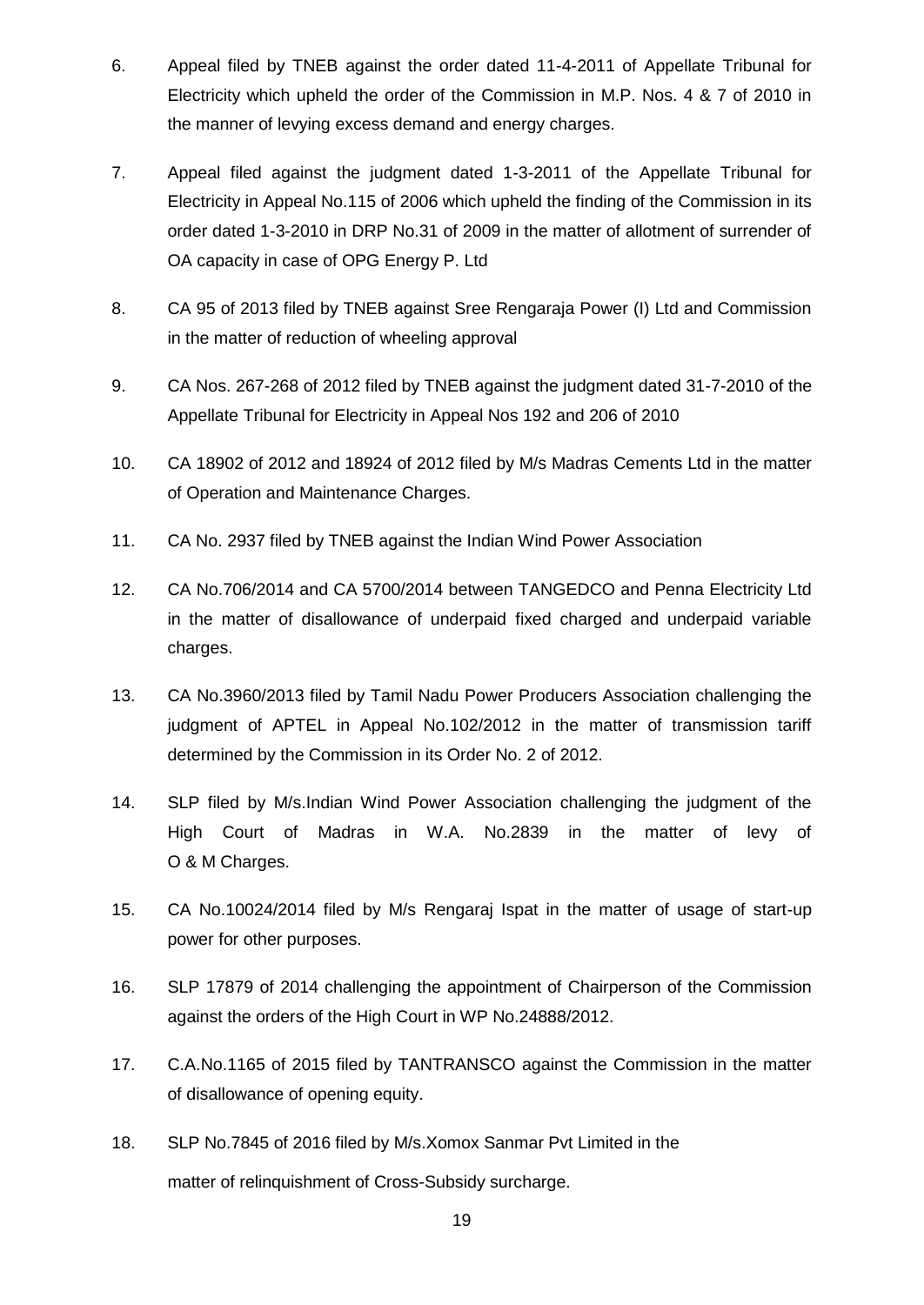# **Case where TNERC has preferred appeal over Tribunal's decision:**

Commission has filed Civil Appeal Nos.1361-1362 in the Supreme Court against the orders of the Appellate Tribunal for Electricity in Appeal Nos.205 & 235 of 2006 which gave directions for taking time value into consideration in regard to wind power producers – Since dismissed by Supreme Court in May 2017.

# **Cases where TNERC has challenged the orders of Single Judge of the High Court before Division Bench:**

- i) WA filed against the orders of Single Judge in the matter of proportionate reduction of MD charges
- ii) WA filed against the orders of Single Judge in the matter of grant of instalments for payment of Additional Security Deposit.
- iii) WP filed by the Commission against the order of the State Information Commission directing to furnish the information without affording an opportunity – In the matter of Thiru V. Gopalakrishnan, FACT India.
- **(G)** Complaint before the14th MM Court 1 case

# **5. TRAINING AND SEMINARS**

# **5.1 Forum of Regulators (FOR):-**

In pursuance of the provision under section 166(2) of the Electricity Act, 2003, a Forum of Regulators (FOR) was constituted by the Government of India in February, 2005. The Forum is chaired by the Chairman of Central Electricity Regulatory Commission (CERC). The Chairpersons of all State Electricity Regulatory Commissions (SERCs) are its Members.

The functions of the Forum of Regulators are:-

- Analysis of the tariff orders and other orders of Central Commission and State Commissions and compilation of data arising out of the said orders, highlighting, especially for the efficient improvements of the utilities;
- Harmonization of regulation in power sector;
- Laying of standards of performance of licensees as required under the Electricity Act, 2003.
- Sharing of information among the members of the Forum on various issues of common interest and also of common approach;
- Undertaking research work in-house or through outsourcing on issues relevant to power sector regulation;
- Evolving measures for protection of interest of consumers and promotion of efficiency, economy and competition in power sector; and
- Such other functions as the Central Government may assign to it from time to time.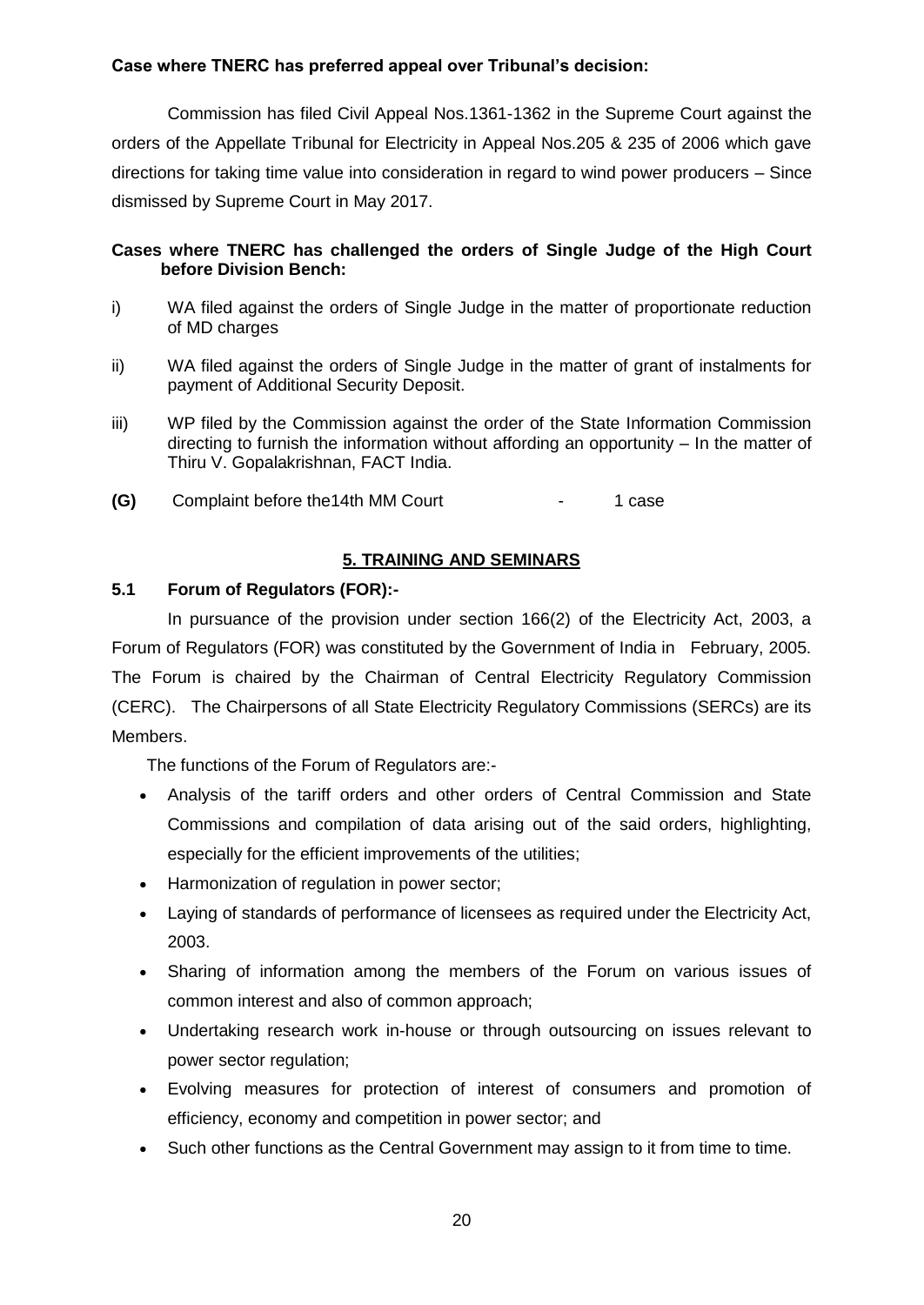During 2016-2017, five meetings of FOR were held which was attended by Thiru. S. Akshayakumar, Chairman, TNERC as follows.

| Meeting No.<br>Date &<br>Venue | Date                                | Venue                       |
|--------------------------------|-------------------------------------|-----------------------------|
| 54 <sup>th</sup> Meeting       | $7th$ to 9 <sup>th</sup> April 2016 | Varanasi<br>(Uttar Pradesh) |
| 55 <sup>th</sup> Meeting       | $22nd$ July 2016                    | New Delhi                   |
| 56 <sup>th</sup> Meeting       | 30 <sup>th</sup> September 2016     | New Delhi                   |
| $57th$ Meeting                 | 16 <sup>th</sup> December 2016      | Raipur                      |
|                                |                                     | (Chhattisgarh)              |
| 58 <sup>th</sup> Meeting       | 27 <sup>th</sup> February 2017      | New Delhi                   |

# **5.2 Forum of Indian Regulators (FOIR):-**

A need was felt by the regulators for a common platform to discuss emerging issues in regulatory procedures and practices, to evolve common strategies to meet the challenges before Regulators in India and to share information and experiences. Accordingly a Forum of Indian Regulators (FOIR) was formally registered as a Society under the Societies Registration Act, with the Registrar of Societies in the National Capital Territory of Delhi on 4<sup>th</sup> February 2000. The Chairpersons and Members of all State Electricity Regulatory Commissions are Members of this Forum. The functions of this Forum are to :-

- $\triangleright$  Promote transparency in the working of the regulatory bodies
- $\triangleright$  Protect consumer interest and develop consumer advocacy organisations
- $\triangleright$  Develop human and institutional capacities in regulatory bodies, utilities and other stake holders
- $\triangleright$  Research the efficiency and effectiveness of independent regulations and matters incidental thereto.
- $\triangleright$  Provide an information base on regulatory law and practice and regulatory economics.

# **5.3 Annual General Body Meeting of FOIR:-**

Sixteen Annual General Body Meeting of Forum of Indian Regulators (FOIR) have been held so far. During the year 2016-2017,  $17<sup>th</sup>$  Annual General Body Meeting of Forum of Indian Regulators (FOIR) was held on 24.6.2016 at Puducherry. The Chairman and Members of TNERC attended this meeting and the following subjects were discussed.

- Reconstitution of the Governing Body for the FY 2016-17.
- Annual Accounts of "FOIR" for FY 2015-16.
- Budget of "FOIR" for FY 2016-17.
- Appointment of auditors of FOIR for the year 2016-17.

# **5.4 Governing Body Meeting of FOIR:-**

During the year 2016-17, two Governing Body Meetings of Forum of Indian Regulators (FOIR) were held on 24.6.2016 (41st Meeting) at Puducherry and on 16.9.2016  $(42<sup>nd</sup> Meeting)$  at New Delhi.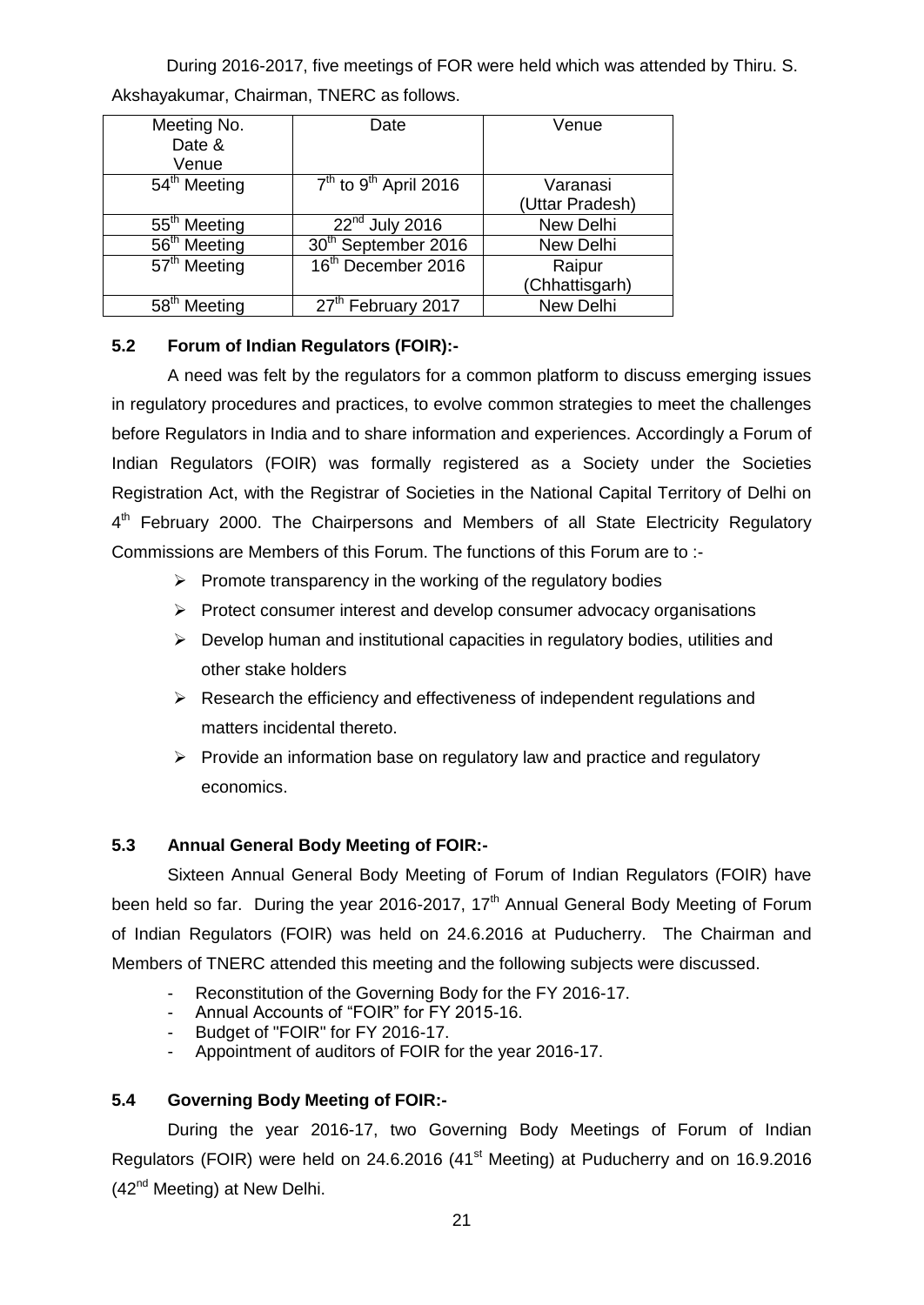#### **5.5 Southern Electricity Regulators Forum (SERF):-**

The Electricity Regulators in the Southern region, comprising Tamil Nadu, Andhra Pradesh, Kerala and Karnataka meet under the banner of SERF to discuss region-specific issues. The meetings are sponsored by the four Commissions by rotation. The Southern Electricity Regulators Forum was registered as a Society at Bangalore on 15-2-2008. During the year 2016-17 two meetings of SERF was conducted by Telangana ERC at Hyderabad on 5.8.2016 (14<sup>th</sup> Meeting) and by Kerala ERC at Kochi on 10.2.2017 (15<sup>th</sup> Meeting) which was attended by the Chairman and Members of TNERC. So far fifteen Meetings of Southern Electricity Regulators Forum (SERF) have been held.

#### **5.6 South Asia Forum of Infrastructure Regulation (SAFIR):-**

SAFIR was constituted in May 1999 with headquarters at New Delhi with support from the World Bank and PPIAF (Public-Private Infrastructure Advisory Facility) functioning under the umbrella of the International Forum for Utility Regulation (IFUR). SAFIR's initiatives are guided by a Steering Committee of experienced Regulators from the South Asian region covering India, Pakistan, Sri Lanka, Bangladesh, Bhutan and Nepal and is designed to assist in the building of Regulatory capacity in the electricity and other utility sectors. The objectives of SAFIR are as detailed below:-

- $\triangleright$  Provide a platform for experience sharing among the Regulators of the region
- $\triangleright$  Build regulatory decision-making and response capacity in South Asia.
- $\triangleright$  Facilitate the Regulatory process
- $\triangleright$  Conduct training programmes to serve regulatory agencies and other stakeholders.
- $\triangleright$  Spur research on Regulatory issues.
- $\triangleright$  Provide a databank of information relating to regulatory reform processes and experiences.

The Tamil Nadu Electricity Regulatory Commission is a Member of SAFIR. Twenty three Steering Committee Meetings of South Asia Forum for Infrastructure Regulation (SAFIR) have been held so far.

# **5.7 Technical Committee for Implementation of Framework on Renewables at the State Level**

Eight meetings on "Technical Committee for Implementation of Framework on Renewables at the State Level" was convened during 2016-17 on 1.6.2016, 15.7.2017, 22.8.2016, 4.11.2016, 2.12.2016, 29.12.2016, 20.1.2017 and 28.3.2017. Thiru. S. Akshayakumar, Chairman, TNERC was a Member of the Technical Committee.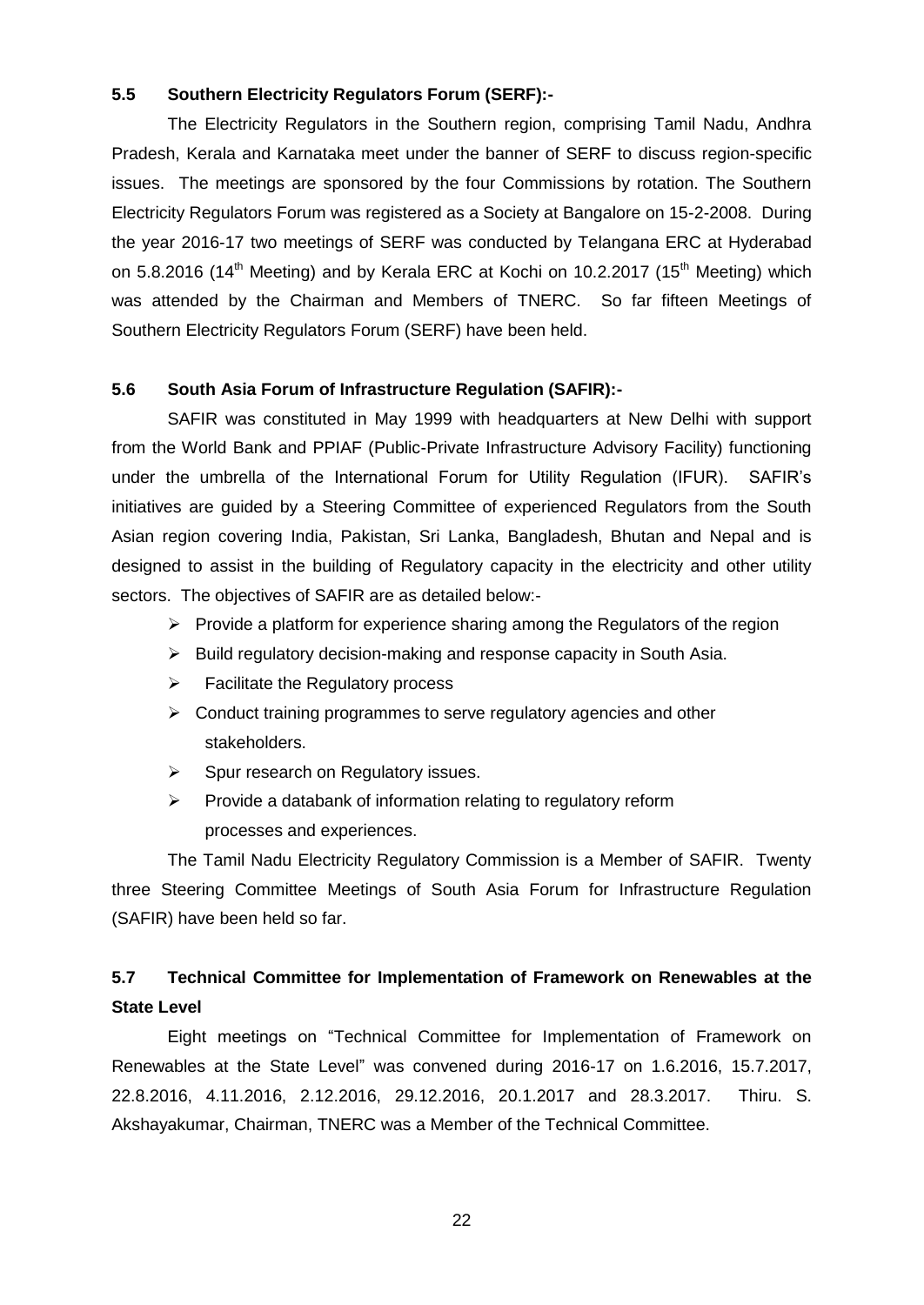# **5.8 Trainings attended by officers of the Commission:-**

In order to acquaint with the emerging technology and regulatory practices, the officers of the Commission were deputed to attend training and seminars on the following topics / issues;

 $> 10<sup>th</sup>$  Capacity Building / Training programme for officers and staff of Electricity Regulatory Commissions which was attended by Thiru. J. Ramesh Babu, Accounts Officer of TNERC from  $13<sup>th</sup>$  to  $19<sup>th</sup>$  October, 2016 at IIT (Kanpur) along with International Component at Singapore for interaction/visits during  $17<sup>th</sup>$  to  $19<sup>th</sup>$ October, 2016 (including journey time) organized by FOR.

# **6. REGULATIONS**

Consequent to the enactment of Electricity Act 2003 (Central Act 36 of 2003), various Regulations/Codes have been issued by the Commission as stipulated in the Act. The following amendments to the Codes/Regulations were notified during the period from 1.4.2016 to 31.3.2017.

| SI        | Subject                                                                                                                             | Notification No. | Date of Notification |
|-----------|-------------------------------------------------------------------------------------------------------------------------------------|------------------|----------------------|
| <b>No</b> |                                                                                                                                     |                  |                      |
|           | Amendment to the Regulations   TNERC/CGRF & EO/6-11<br>Consumer<br>Grievance<br>for<br>Redressal Forum and Electricity<br>Ombudsman |                  | 29.11.2016           |

# **7. FINANCE AND AUDIT**

In accordance with section 104 of the Electricity Act, 2003, the Government have notified the format for preparation of Annual Statement of Accounts of the Commission vide G.O.Ms.No.50 Energy (A1) Department dated 13-06-2006. Accordingly, the Commission prepares the annual statement of accounts, gets it audited by the Accountant General and places it before the Legislative Assembly.

The Commission receives Grants-in-Aid from Government of Tamil Nadu for meeting its expenditure. A sum of Rs.516.65 lakhs was provided in the Budget Estimate (BE) for 2016-17 to meet the expenses of the Commission.

The revenue of the Commission by way of fees and fines and other miscellaneous receipts during the year are as follows:-

| SI.<br>No. | <b>Particulars</b>                | Amount collected during the period<br>from 1-4-2016 to 31-3-2017 |
|------------|-----------------------------------|------------------------------------------------------------------|
|            | Agreement Approval Fee            | 27,500.00                                                        |
| 2          | Annual Licence Fee - Distribution | 1,56,92,200.00                                                   |
| 3          | Annual Licence Fee - Trading      | 4,60,000.00                                                      |
|            | Annual Licence Fee - Transmission | 1,23,79,500.00                                                   |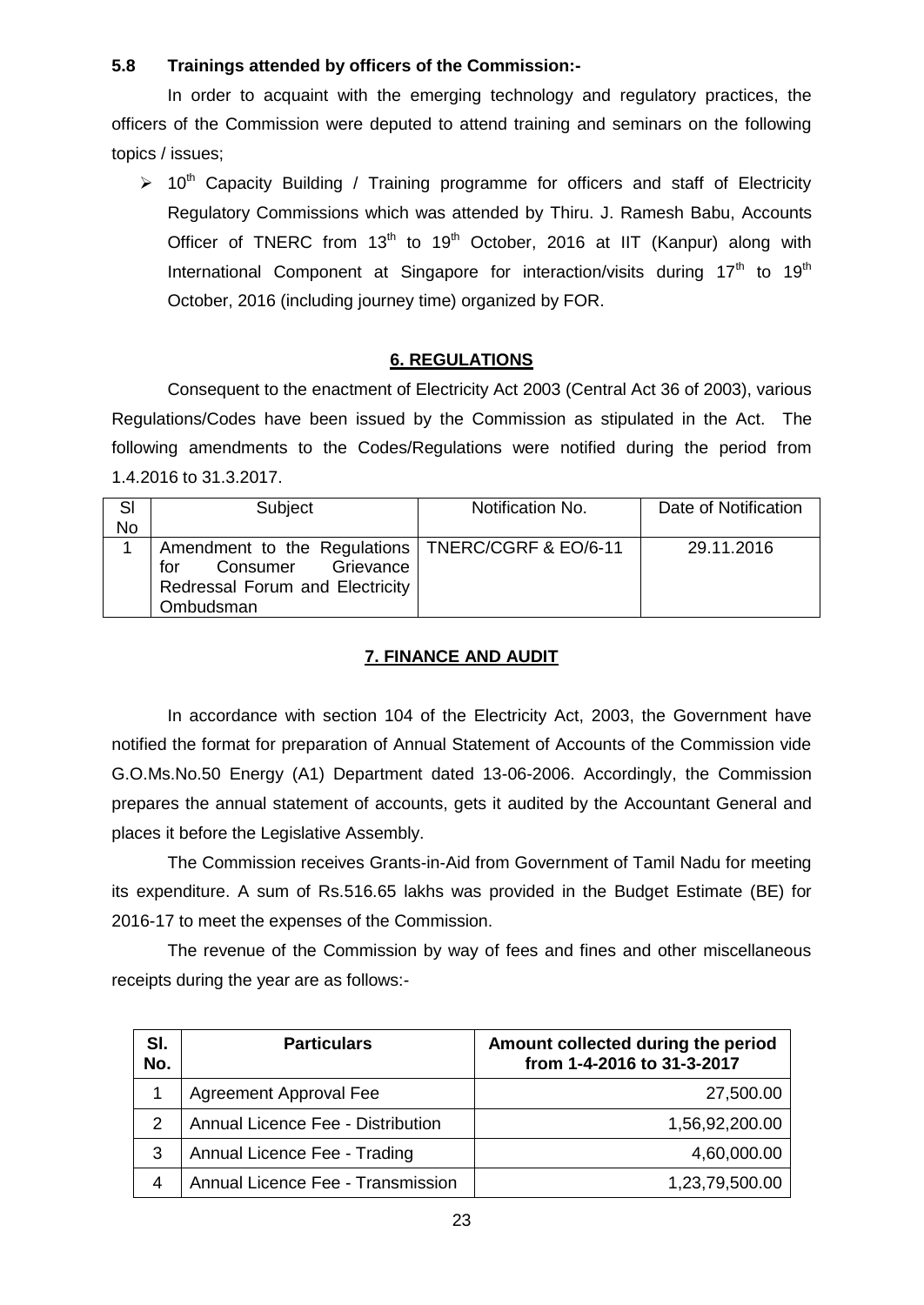| 5  | <b>Tariff Filing Fee Collection</b> | 2,75,00,000.00 |
|----|-------------------------------------|----------------|
| 6  | Filing fee collection               | 45,61,847.00   |
| 7  | <b>Right to Information Fee</b>     | 1.136.00       |
| 8  | Sale of old Newspapers              | 3,942.00       |
| 9  | Sale of Office publications         | 3,914.00       |
| 10 | Sale of scrap                       | 2,000.00       |
|    | Total                               | 6,06,32,039.00 |

The amount collected by way of fees and fines are remitted into the Public Deposit (PD) Account at the close of the financial year.

As per section 180 (2) (g) read with section 103 (3) of the Electricity Act, 2003, the Government of Tamil Nadu have notified the Tamil Nadu Electricity Regulatory Commission Fund Rules 2007 and the funds are being operated through "Tamil Nadu Electricity Regulatory Commission Fund" in a public deposit account.

# **8. TAMIL NADU ELECTRICITY OMBUDSMAN**

# **8.1 Preamble:-**

1. The Tamil Nadu Electricity Regulatory Commission framed regulations for consumer Grievance Redressal Forum and Electricity Ombudsman vide notification No. TNERC/CGR & EO/6/1 dated 8-1-2004 and the same was gazetted in the Tamil Nadu Government Gazettee vide Part VI- Section 2 Supplement dt. 18-2-2004.

2. The TANGEDCO, being the distribution licensee, has established Consumer Grievance Redressal Forums in accordance with Section 42(5) of the Electricity Act 2003 and the regulations referred to in paragraph 1 above.

3. As per Section 42(6) of the said Act, any consumer who is aggrieved by non-redressal of his grievances under section 42(5) , may make a representation for the redressal of his grievance to an authority to be known as Ombudsman to be appointed / designated by the State Commission. As per Sec. 42(7) of the said Act, the Ombudsman shall settle the grievances of the electricity consumers within such time and in such manner as may be specified by the Commission. The Tamil Nadu Electricity Regulatory Commission has established the office of the Electricity Ombudsman and it has been functioning since 3.6.2005.

4. The office of the Electricity Ombudsman is functioning in the premises of the Commission and a web site named www. tneo.gov.in disseminates information to the public about the proceedings before the Ombudsman.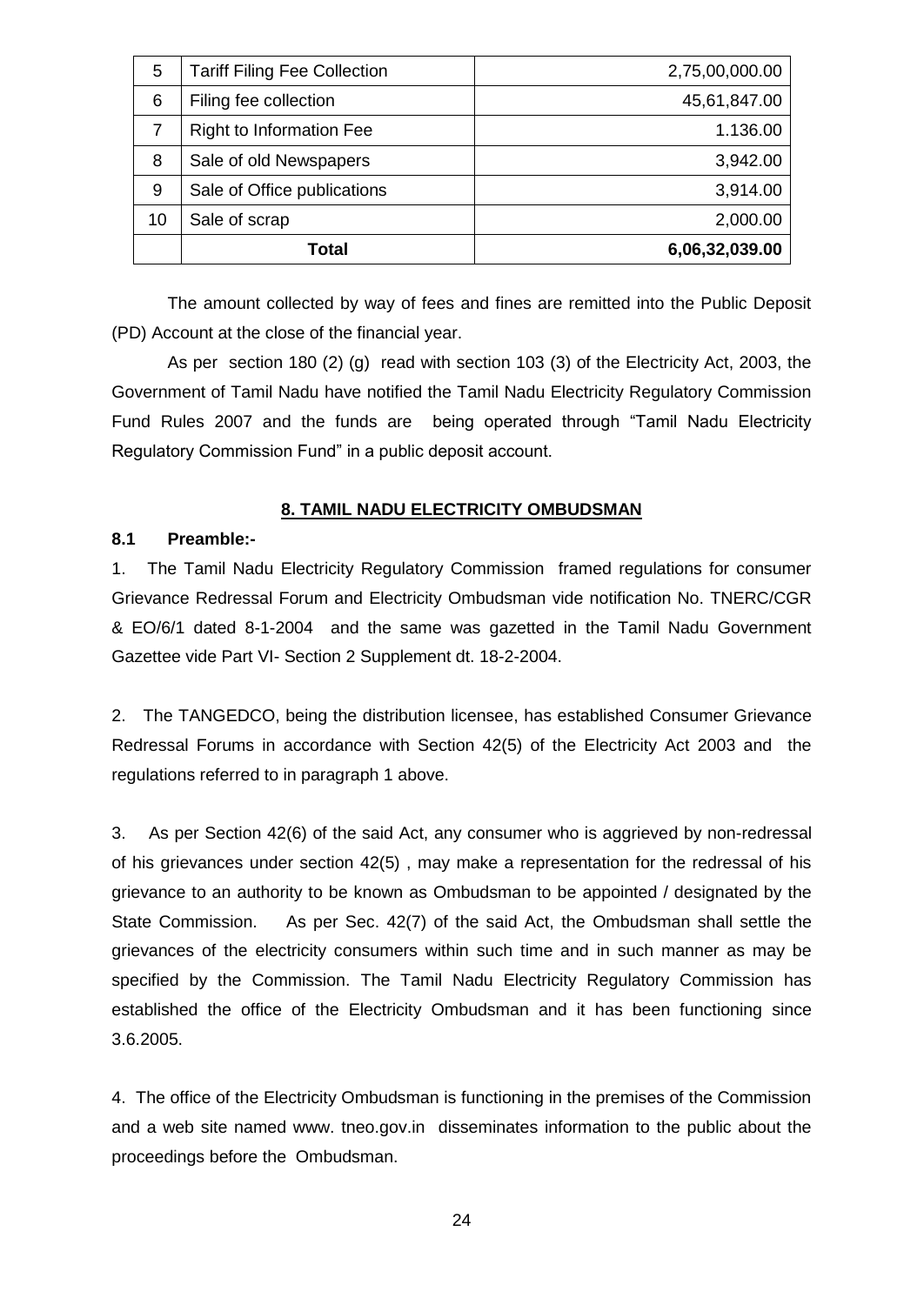5. As on 1.4.2016, 46 nos. of previous petitions (44 appeal petitions & 2 review petitions) were pending and 102 petitions (appeal 98 and 4 review petitions) were also admitted during 2016-17. Out of 148 petitions, 102 petitions including 3 review petition have been disposed and 46 petitions ( appeal petitions 45 and one review petition) are pending as on 31.3.2017. The copies of the orders passed by the Ombudsman in respect of each case disposed have also been marked to Hon'ble TNERC for information. Action is being taken to dispose off the pending petitions at the earliest. The status of appeal petition filed during the period from 1.4.2016 to 31.3.2017 and the status of the petition which were pending as on 1.4.2017are furnished in the Annexure I and II respectively.

### 8.2 General :

1. 80 Petitioners have filed their petition directly to Electricity Ombudsman without filing any petition before the respective CGRF. They were advised to approach the CGRF and then file an appeal petition before the Electricity Ombudsman if they are not satisfied with the order of CGRF. Certain other petitions received were also forwarded to the licensee for taking necessary action . The licensee was also directed to intimate the action taken on the petition filed to the respective consumers.

2. On an analysis of the appeal petition disposed, it is noted that a considerable number of petitions are filed for refund of the audit short fall amount claimed by the licensee due to defect in the meter. This type of issues could be avoided if the licensee take action to replace the defective meter then and there.

3. In LTCT services the issues regarding non recording of one phase consumption due to missing of voltage in one phase, wrong adoption of multiplication factor, wrong phase association for a longer period have also come before the Electricity Ombudsman. As per CEA regulation, the meters are to be calibrated once in 5 years. Further, the licensee's officers have to inspect the services periodically as per the procedures in vogue. Had the above been followed, the above mentioned issues would not have arisen at all.

4. There are cases seeking refund of the balance deposit available in agreement terminated/closed temporary services which are pending for a long time. To avoid such grievances in future, the licensee may direct their officers to refund the balance deposit amount available within the time stipulated in the regulation.

5. In order to share the knowledge and experience with the CGRF members, interactive sessions were conducted as detailed below :

| SI. No | Region                    | Date                 | Place   |
|--------|---------------------------|----------------------|---------|
| (i)    | Chennai Region/North      | 11.11.2016   Chennai |         |
|        | Chennai Region/South &    |                      |         |
|        | Vellore Region            |                      |         |
| (ii)   | Madurai Region &          | 2.12.2016            | Madurai |
|        | <b>Tirunelveli Region</b> |                      |         |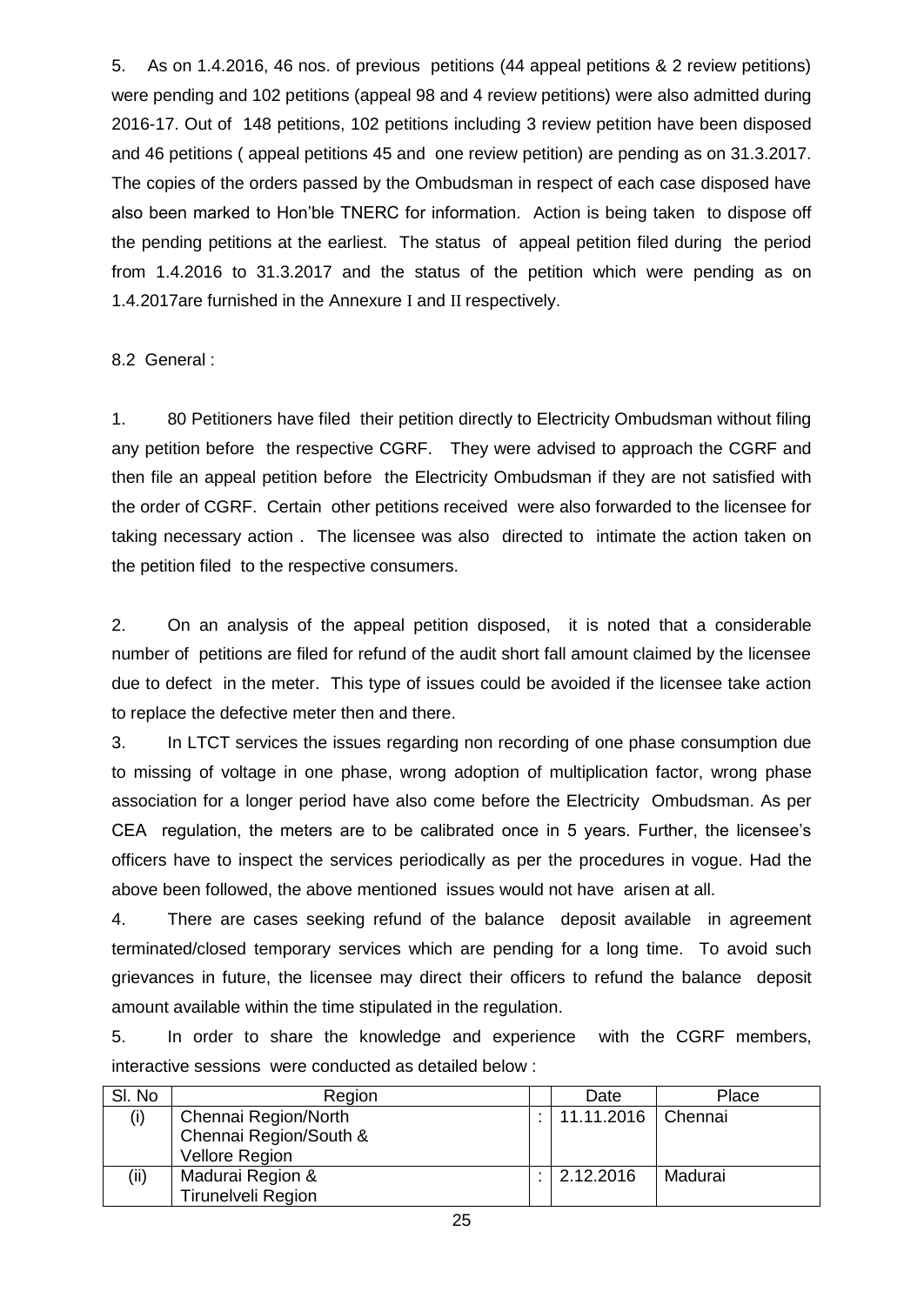| (iii) | Trichy Region &<br><b>Villupuram Regions</b> | :   20.01.2017   Trichy     |  |
|-------|----------------------------------------------|-----------------------------|--|
| (iv)  | Coimbatore Region &<br>Erode Region          | :   17.02.2017   Coimbatore |  |

9. REPORT OF OMBUDSMAN ON STANDARDS OF PERFORMANCE OF THE PRESENT LICENSEE, TANGEDCO.

Compensation has been levied on the licensee in the following cases for non compliance of the standards of performance regulation. Barring the above, the standards of performance on the part of TNEB for the period from 1.4.2016 to 31.3.2017 is found to be satisfactory.

| SI No | Name of the appellant                                         | Reason                                                                                                                                                                                                                                              | Amount of                                                       |
|-------|---------------------------------------------------------------|-----------------------------------------------------------------------------------------------------------------------------------------------------------------------------------------------------------------------------------------------------|-----------------------------------------------------------------|
|       |                                                               |                                                                                                                                                                                                                                                     | compensation                                                    |
| 1     | <b>Thiru Stanly Francis</b><br>AP No.91 of 2015               | For<br>responding<br>not<br>to<br>consumer's complaints                                                                                                                                                                                             | Rs.250/-                                                        |
|       | dated 31.5.2016                                               |                                                                                                                                                                                                                                                     |                                                                 |
| 2     | Thiru V. Murugan<br>AP No.33 of 2016<br>dated 31.10.2016      | For<br>responding<br>to<br>not<br>consumer's complaints                                                                                                                                                                                             | Rs.250/-                                                        |
| 3     | Thiru R. Senthilkumar<br>AP No.68 of 2016<br>dated 13.01.2017 | For non refund of the deposit<br>available<br>the<br>in.<br>amount<br>temporary service connection<br>which<br>was closed<br>(The<br>consumer after receipt of order<br>informed<br>that<br>the<br>has.<br>compensation is not required<br>for him) | Rs.100/- per week<br>up to the refund of the<br>balance deposit |

#### **9. MISCELLANEOUS**

### **9.1 Replies to petitions under RTI Act, 2005:-**

Thiru.V.Prabukumar, Public Relations Officer of the Commission has been nominated as the Public Information Officer under RTI Act, 2005. The Secretary of the Commission, Thiru. S. Chinnarajalu has been notified as the Appellate Authority. During 2016-17, 112 petitions were disposed of.

# **9.2 Others:-**

The Tamil Nadu Electricity Regulatory Commission is functioning in a rented building owned by Tamil Nadu Industrial Development Corporation Limited located at No. 19-A, Rukmini Lakshmipathy Salai, Egmore, Chennai - 600 008, in second floor, with a total area of 6450 sq.ft. The Government in G.O. (Ms) No. 60, Revenue LD 5(2) department, dt: 10-2- 2014 have issued orders alienating an extent of 8 grounds and 0030 sq.ft. of land in R.S. No.1128/2 part of Mylapore Village to Tamil Nadu Electricity Regulatory Commission for construction of office building free of land cost. This land was taken over possession by the Commission on 5-3-2014. This land was sub-divided as R.S. No.1128/5. Further, the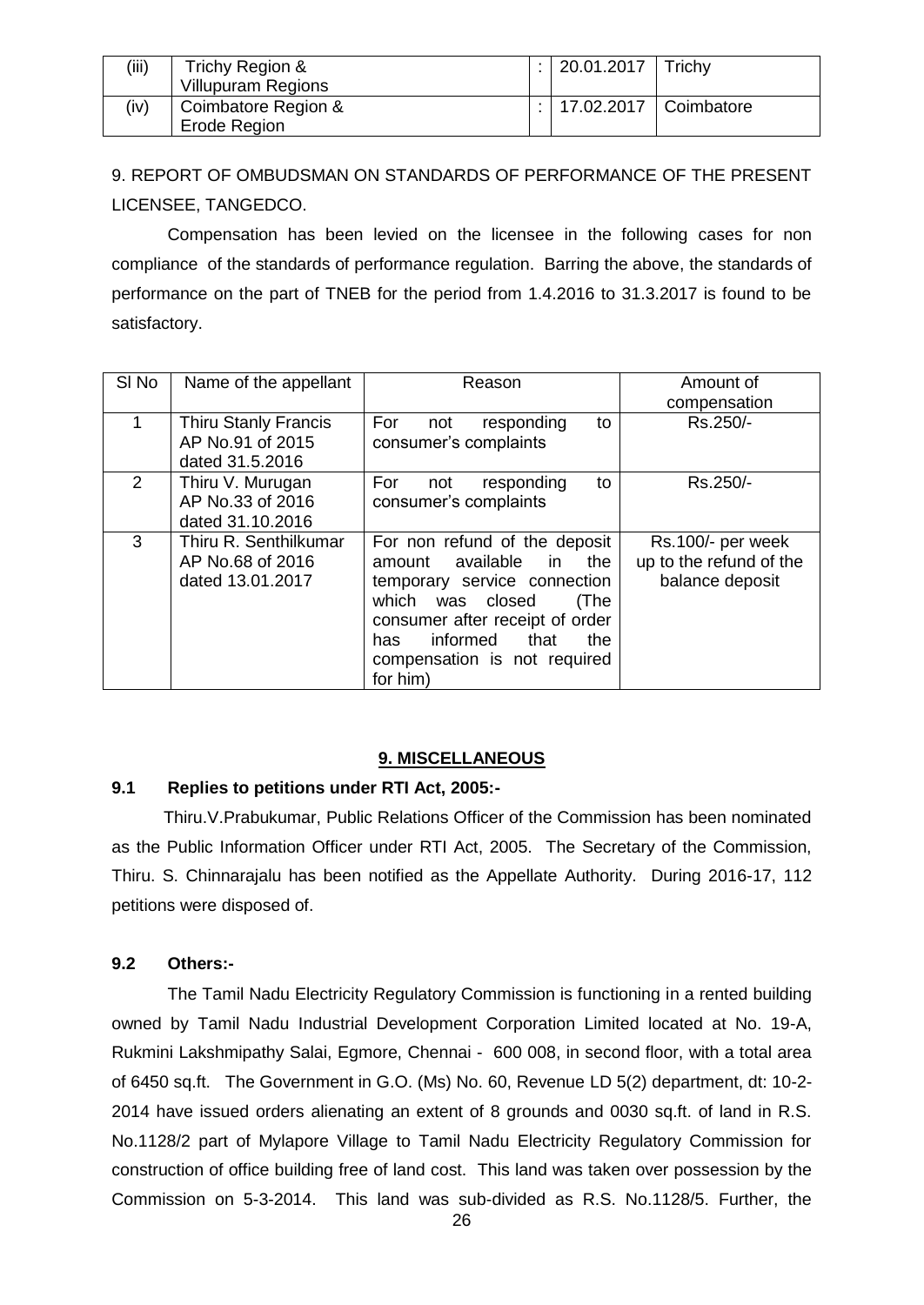Government in G.O. (Ms) No. 58, Energy (D1) department dated 13-8-2014 have alienated an extent of 0270 Sq.ft. of land in R.S. No.1128/4 part of Mylapore village also for construction of office building of the Commission free of land cost. This land was taken over possession by the Commission on 14-11-2014. The alienated land in R.S. No.1128/2 part and R.S. No. 1128/4 part of Mylapore village in all measuring 8 grounds and 0300 Sq.ft. has 195 feet frontage abutting Dr. Radhakrishnan Salai. Prior to alienation of the above said lands to Tamil Nadu Electricity Regulatory Commission, these lands formed part of Mylapore 230 KV sub-station and in possession of TANGEDCO.

The Chairman cum Managing Director, TANGEDCO in his letter dated 23-4-2014 has requested some modification in the length and breadth of the land allotted to Tamil Nadu Electricity Regulatory Commission so that they will be in a position to have space for constructing 400 KV sub-station without much additional capital expenditure. The total extent of the land alienated to the Commission was not changed. The Commission has agreed to the above proposal and wrote to the Government requesting orders for exchange of 3 grounds and 2300 square feet (9500 square feet) of TNERC alienated land in R.S. No.1128/5 part in lieu of TANGEDCO land in R.S.No.1128/4 part of Mylapore Village measuring an extend of 3 grounds and 2200 square feet (9400 square feet). The Government in G.O. Ms. No.30, Energy (D1) Department dated 20.04.2015 have issued orders to exchange 9500 square feet of TNERC alienated land in R.S. No.1128/5 part of Mylapore Village in lieu of TANGEDCO land measuring 9400 square feet in R.S. No.1128/4 part of Mylapore Village.

Further, the Collector of Chennai was also addressed by the Tamil Nadu Electricity Regulatory Commission in Commission's letter dated 19-12-2014 requesting alienation of 0100 Sq.ft of Government land in R.S. No. 1128/2 part of Mylapore village which lies in between the land to be retained by Tamil Nadu Electricity Regulatory Commission in R.S. No. 1128/2 part of Mylapore village and the land to be exchanged by TANGEDCO in R.S. No. 1128/4 part of Mylapore village. The orders alienating this portion of 0100 Sq.ft., of land in R.S. No. 1128/2 part of Mylapore village in favour of Tamil Nadu Electricity Regulatory Commission is also awaited.

In the meantime, since the Commission is functioning in a rented accommodation for too long time and the construction of own building might not materialize in the long run, it has been decided to shift the Commission's office to a more spacious building in the newly built TANSIDCO Corporate office building in Thiru-vi-ka Industrial Estate, Guindy IV floor under outright purchase basis after obtaining the Government approval. The Secretary to Government, Energy Department was also addressed in the Commission's letter dated 19.6.2015 to accord approval for the proposed outright purchase of the IV Floor of TANSIDCO Corporate Office Building in Thiru-vi-ka Industrial Estate, Guindy. Further, in that letter it was informed that upon finalization of the outright purchase of the proposed

27